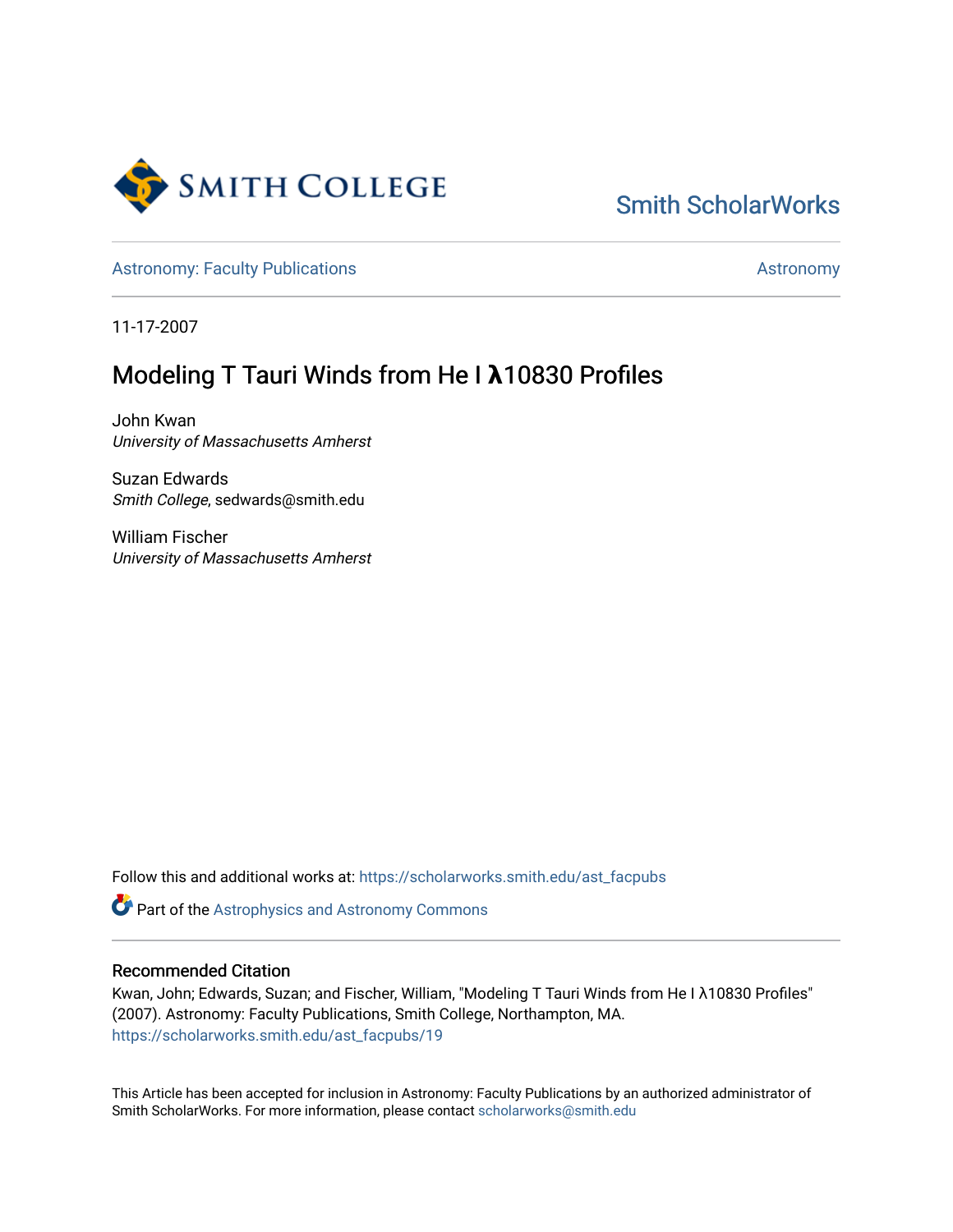## MODELING T TAURI WINDS FROM He I 210830 PROFILES

JOHN KWAN,<sup>1</sup> SUZAN EDWARDS,<sup>2</sup> AND WILLIAM FISCHER<sup>1</sup> Received 2006 August 12; accepted 2006 November 17

## ABSTRACT

The high opacity of He  $\iota$   $\lambda$ 10830 makes it an exceptionally sensitive probe of the inner wind geometry of accreting T Tauri stars. In this line, blueshifted absorption below the continuum results from simple scattering of stellar photons, a situation that is readily modeled without definite knowledge of the physical conditions and recourse to multilevel radiative transfer. We present theoretical line profiles for scattering in two possible wind geometries, a disk wind and a wind emerging radially from the star, and compare them to observed He  $\frac{1}{10830}$  profiles from a survey of classical T Tauri stars. The comparison indicates that subcontinuum blueshifted absorption is characteristic of disk winds in  $\sim$ 30% of the stars and of stellar winds in  $\sim$ 40%. We further conclude that for many stars the emission profile of helium likely arises in stellar winds, increasing the fraction of accreting stars inferred to have accretion-powered stellar winds to  $\sim 60\%$ . Stars with the highest disk accretion rates are more likely to have stellar wind than disk wind signatures and less likely to have redshifted absorption from magnetospheric funnel flows. This suggests the possibility that when accretion rates are high, disks can extend closer to the star, magnetospheric accretion zones can be reduced in size, and conditions can arise that favor radially outflowing stellar winds.

Subject headings: planetary systems — stars: formation — stars: pre-main-sequence — stars: winds, outflows

### 1. INTRODUCTION

Young stars with accretion disks possess extended collimated mass outflows on spatial scales as small as a few AU (Hartigan et al. 2004; Dougados et al. 2000) to as large as a few parsecs (Bally et al. 2007). These ubiquitous outflows are almost certainly accretion powered, since there is a robust correlation between mass accretion and outflow rates over many orders of magnitude (Hartigan et al. 1995; Richer et al. 2000). The flows are thought to be launched via magnetohydrodynamic processes, where a large-scale open magnetic field is anchored to a rotating object, but whether that object is the disk or star or both is still uncertain (Ferriera et al. 2006). Disk winds may either emanate over a wide range of disk radii (Königl & Pudritz 2000) or be restricted to a narrow  $(X)$  region near the disk truncation radius (Shu et al. 1994), while stellar winds follow open field lines emerging radially from the star (Hartmann et al. 1982; von Rekowski & Brandenburg 2006; Romanova et al. 2005). Disk winds will aid in angular momentum transport in the disk and carry angular momentum away from the system (Pudritz et al. 2007), thereby affecting the evolution of the disk and any planets that may form there. Stellar winds in accreting systems are often regarded as of secondary importance, but recent work by Matt & Pudritz (2005) suggests otherwise. After raising serious questions as to whether a magnetic interaction between the disk and the star can provide the necessary spin-down for accreting stars, they posit that it is accretionpowered stellar winds that counteract the spin-up torque acquired by a star during disk accretion (Hartmann & Stauffer 1989) and are thus the primary agent for regulating stellar angular momentum in forming stars.

Observational constraints on the wind launch region are thus crucial for clarifying outflow origins and providing insight into the evolution of angular momentum in accretion disks and accreting stars, yet direct empirical tracers have been surprisingly elusive. No evidence for winds is seen in molecular lines of CO and  $H<sub>2</sub>O$  that arise in the inner accretion disk at radii from 0.1 to 2 AU. Rather, these lines show disk profiles that include turbulent broadening and warm disk chromospheres (Najita et al. 2003; Carr et al. 2004), and their symmetry belies no trace of outflowing gas from the upper disk layers. In contrast, atomic lines that form within 0.1 AU of the star, in particular,  $H\alpha$ , Na D, Ca  $\mu$  H and K, and Mg  $\pi h$  and  $k$  (Appenzeller & Mundt 1989; Najita et al. 2000; Ardila et al. 2002), show clear evidence for inner winds at velocities of several hundred km s $^{-1}$  in many classical T Tauri stars (CTTSs) in the form of blueshifted absorption features superposed on broad emission. However, their utility as a wind diagnostic is limited, since the dominant contributor to the profile is the strong, broad, and centrally peaked emission that is generally interpreted as arising in magnetospheric infall zones (Muzerolle et al. 2001).

Recently, a new and quite robust diagnostic of the inner wind in accreting stars has been recognized. In contrast to the hydrogen lines, He  $\iota$   $\lambda$ 10830 profiles in CTTSs and Class I sources show P Cygni-like profiles with deep blueshifted absorption below the continuum (Edwards et al. 2003; Dupree et al. 2005), reminiscent of those in stellar wind models developed to account for CTTS Balmer lines over a decade ago (Hartmann et al. 1990). It was in fact the inability of wind models to account for the structure of CTTS Balmer lines that led to the reinterpretation of these lines as arising in magnetospheric infall zones, which met with greater success in describing hydrogen emission profiles (Hartmann et al. 1994; Edwards et al. 1994). The extraordinary potential for He  $\iota$   $\lambda$ 10830 to diagnose inner winds is revealed in a recent survey of classical T Tauri stars for which profiles show subcontinuum blueshifted absorption in  $\sim$ 70% of the stars, in striking contrast to H $\alpha$ , where only  $\sim$ 10% of CTTSs have blue absorption penetrating the continuum (Edwards et al. 2006, hereafter EFHK). The breadth and penetration depth of this subcontinuum blue absorption make He  $\iota$   $\lambda$ 10830 an unprecedented probe of the wind geometry and acceleration region, providing for the first time the potential for good constraints on the launching region of the high-velocity inner wind.

<sup>&</sup>lt;sup>1</sup> Five College Astronomy, University of Massachusetts, Amherst, MA; kwan $@$ astro.umass.edu, wfischer@astro.umass.edu.<br><sup>2</sup> Five College Astronomy, Smith College, Northampton, MA; sedwards@

smith.edu.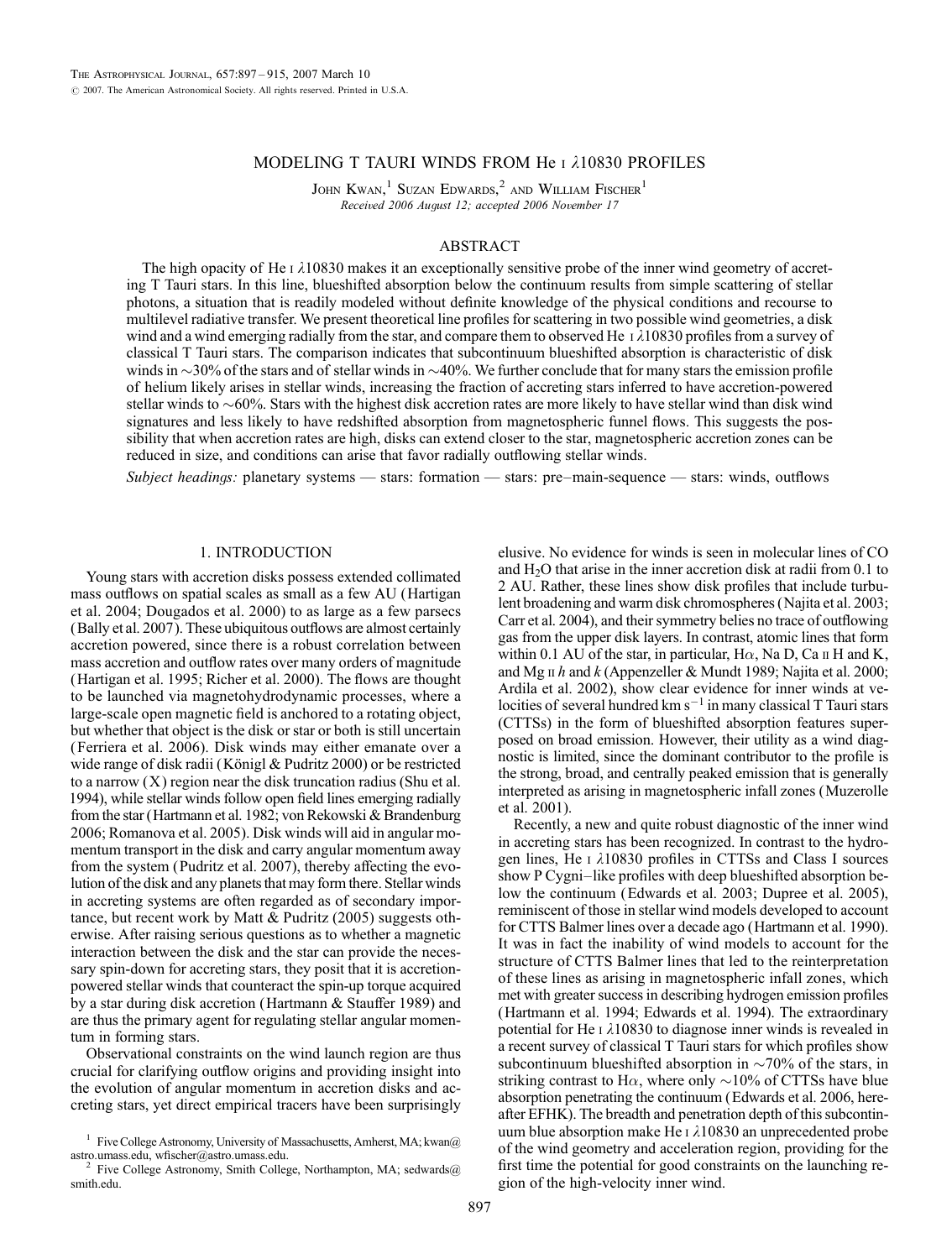In this paper, we look more deeply into the conclusion put forward in EFHK, that the diversity in the morphology of the subcontinuum blueshifted absorption at He  $\iota$   $\lambda$ 10830 requires a range of inner wind geometries in accreting stars. Many CTTSs have P Cygni-like profiles, suggesting stellar winds, while others have narrow blue absorptions, suggesting disk winds. EFHK also find that both kinds of winds are likely accretion powered, as no evidence for winds is seen at  $\lambda$ 10830 in nonaccreting weak T Tauri stars (WTTSs), while among accreting CTTSs the combined strength of helium emission plus absorption is well correlated with the level of simultaneously measured 1  $\mu$ m veiling,  $r_y$ , defined as the ratio of continuum excess to the photospheric flux. The existence of helium-emitting winds in CTTSs was first suggested in a study of optical He  $\frac{1}{5876}$  profiles (Beristain et al. 2001, hereafter BEK), which, in contrast to He  $\overline{1}$   $\lambda$ 10830, show several emission components, but no subcontinuum blueshifted absorption. Although these two helium transitions are intimately connected—the  $\lambda$ 5876 transition lies immediately before  $\lambda$ 10830 in a recombination/cascade sequence—the difference in their line profiles arises from the metastability of the lower level of He i  $\lambda$ 10830. While  $\lambda$ 10830 is optically thick, the absence of blue absorption at  $\lambda$ 5876 indicates that it traces the wind with optically thin emission. The contrast in optical depth for this pair of closely coupled lines thus offers a particularly potent means of diagnosing T Tauri winds.

Here we examine the origin of He  $\iota$   $\lambda$ 10830 profiles in accreting stars by calculating theoretical profiles produced individually by both disk and stellar winds and comparing them to those from the EFHK survey. The frequent presence of absorption features in this line is due to its high opacity, because of the nature of the  $2p^{3}P^{o}-2s^{3}S$  transition. The metastable lower level (2s  $3S$ ), 21 eV above the singlet ground state, will be significantly populated relative to other excited levels because of its weak de-excitation rate via collisions to singlet states. Since its upper level  $(2p^{3}P^{\circ})$  has only  $\lambda$ 10830 as a permitted transition, absorption of a stellar continuum photon by this state will lead to reemission of a  $\lambda$ 10830 photon, unless the electron density is sufficiently high that collisional de-excitation ensues. We do not consider the latter regime here, and we model the  $\lambda$ 10830 line from the resonant scattering of continuum photons. The resulting line profile depends on the line opacity, but is insensitive to its value once it exceeds unity, so an examination of how the profile morphology depends on the geometric structure of the gas flow can be obtained quite readily by considering the case in which the gas flow is opaque to the stellar continuum at each velocity. These theoretical profiles for disk and stellar winds are presented for cases of pure scattering and scattering plus in situ emission in  $\S$  2. Their characteristics are summarized and compared with observed profiles, including both He I  $\lambda$ 10830 and He I  $\lambda$ 5876, in § 3. The discussion in § 4 addresses the relation between winds and accretion flows and the likely simultaneous presence of disk and stellar winds. A conclusion of our findings is given in  $\S$  5.

#### 2. THEORETICAL LINE PROFILES

We present theoretical line profiles for two possible wind geometries, a disk wind and a wind emerging radially from the star. Both models predict profile morphologies (1) for pure scattering of stellar photons by the wind (absorption and subsequent reradiation) and (2) for scattering plus an additional source of in situ emission in the wind. A full Monte Carlo approach is followed only for the stellar wind, since, as explained in the following sections, the effects of secondary scattering on the emergent profile will be minor for the disk wind, but significant for the stellar wind. Geometric effects explored for stellar winds are disk shadowing, restricting

the wind to emerge from stellar polar regions, and restricting the origin of incoming photons to an axisymmetric ring on the stellar surface, as might be expected for radiation from a hot magnetospheric accretion shock. The resultant profile morphologies are compared with observed He  $\iota$   $\lambda$ 10830 profiles for classical T Tauri stars in  $\S$  3.

#### 2.1. Disk Wind Line Profiles

An azimuthally symmetric disk wind is assumed to flow away from the disk along streamlines tilted at an angle  $\theta_w$  from the normal to the disk plane. This wind opening angle is always  $\theta_w > 30^\circ$ , as required for magnetocentrifugal launching (Blandford & Payne 1982). The wind is launched between an inner radius  $\rho_i$ , at which the disk is truncated, and an outer radius  $\rho_f$ , where  $\rho$  is the distance along the disk plane from the star measured in units of  $R_{*}$ , the stellar radius. It is reasonable to expect the terminal poloidal velocity of the gas launched from  $\rho$  to scale with the escape velocity, which is  $\propto \rho^{-1/2}$ , and the distance to reach this terminal value to scale with  $\rho$ . We thus assume a simple poloidal velocity law that encompasses these relations with  $v_p = 540\rho^{-1/2}(1 \rho/r$ <sup>1/2</sup> km s<sup>-1</sup>, where r is the radial distance from the star, also in units of  $R_*$ , and the scaling factor establishes the maximum terminal velocity (for  $\rho_i = 2$ ) as 382 km s<sup>-1</sup>, in line with observed values. The exact details of the gas acceleration are not crucial, so long as the poloidal velocity increases monotonically from zero to the terminal value, because we also assume the disk wind to be opaque in the scattering transition (representing He  $\iota$   $\lambda$ 10830) at each position. This assumption on the opacity ensures, for an optimal comparison with the stellar wind models, the maximum breadth and depth of the continuum absorption that can be produced by a disk wind scattering stellar photons. If the line becomes optically thin at some distance away from the disk plane, which is possible and likely, the resultant absorption from a disk wind will be weaker, particularly at the high-velocity end, than the model one.

The angular velocity of the disk where each streamline is anchored is specified by  $\Omega = (300 \text{ km s}^{-1}/R_*)\rho^{-3/2}$ . We examine the effects of rotation in the disk wind for two extreme cases. In one case, each individual streamline rotates at a rate that conserves angular momentum. In the other case, each streamline rotates rigidly. These two extremes should encompass the realistic case of rigid rotation close to the disk and rotation with conservation of angular momentum farther away.

With the assumption of a completely opaque scattering transition, the absorption component of the profile simply reflects the contour area projected by the disk wind against the star at each line-of-sight velocity. An absorbed stellar photon is assumed to be reemitted isotropically, and right away it either escapes to infinity or hits the star or disk. In contrast to the stellar wind simulations in  $\S 2.2$ , we have not followed the detailed photon path of multiple scatterings, since in this case the scattered photons will not appreciably alter the morphology of the narrow absorption component. This is because in a disk wind more photons are scattered out of a viewing angle intersecting the wind than into the same viewing angle, and those that are scattered into the same viewing angle are very much broadened by the large bulk velocity (rotational and poloidal motions) of the flow, so they are widely distributed in velocity.

Predicted line profiles from disk winds are shown in Figures 1 and 2, with model parameters listed in Table 1. The first figure is for pure scattering, and the second figure includes additional contributions from in situ emission (see below). In both figures the wind opening angle is  $\theta_w = 45^\circ$ , and  $\rho_i = 2$ . In Figure 1 cases are shown for both  $\rho_f = 4$  and 6, but only for  $\rho_f = 4$  in Figure 2.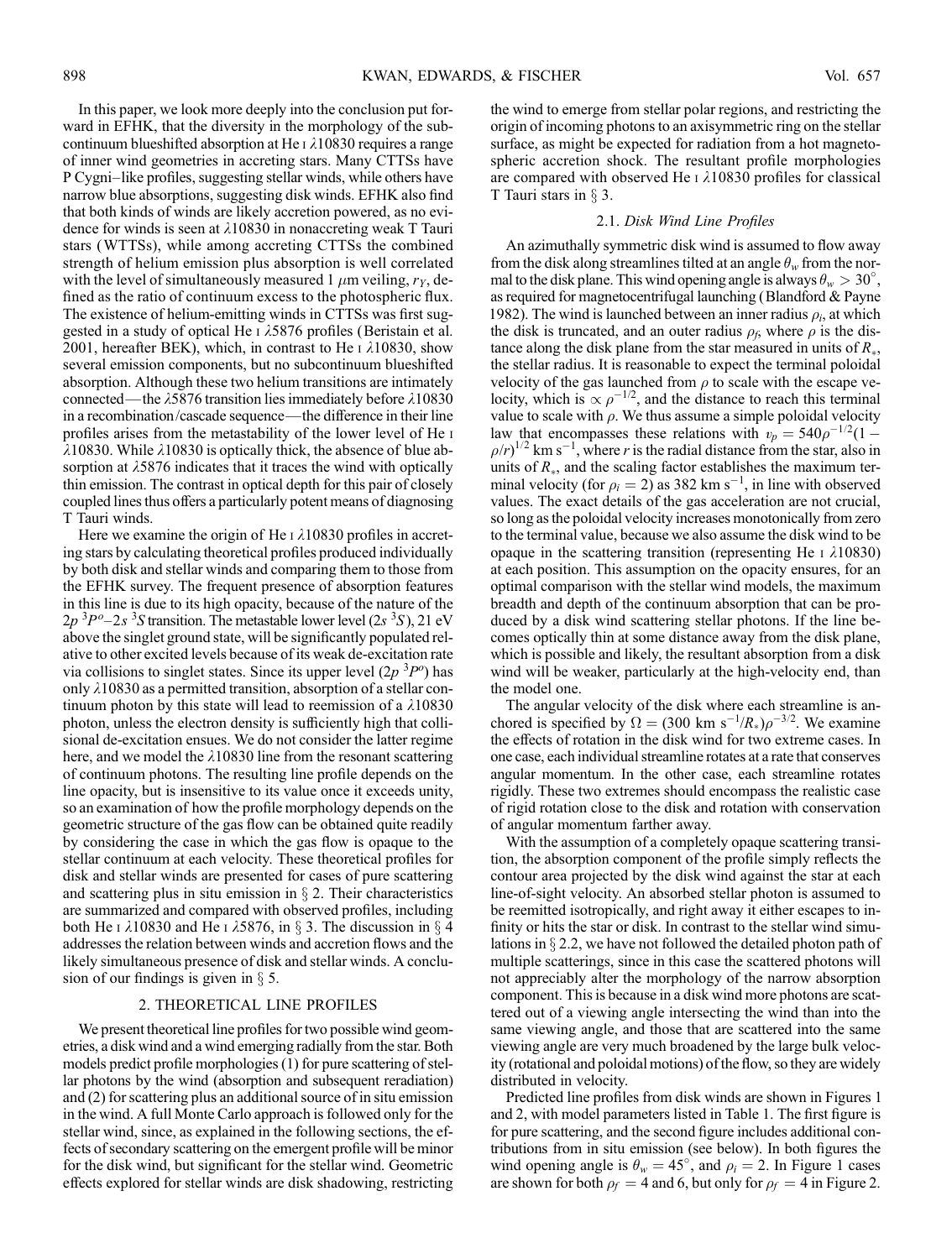

Fig. 1.—Disk wind: theoretical line profiles produced from scattering of the stellar continuum by a disk wind emanating at 45° from the disk normal. Within each panel, the dashed line shows the profile of the absorbed stellar continuum, the dotted line shows the profile of the scattered photons, and the solid line shows the summed emergent profile. The three columns denote, from left to right, viewing angles  $i = 30^{\circ}$ ,  $60^{\circ}$ , and  $82^{\circ}$ . The top two rows illustrate the case in which the disk wind rotates with conservation of angular momentum,  $\Omega_C$ , and the bottom two rows illustrate the case of rigid rotation,  $\Omega_R$ . In each rotation case, the upper row has the disk wind originating from 2 to 4  $R_*$ , and the lower row from 2 to 6  $R_*$ .

Columns show three viewing angles,  $i = 30^{\circ}$ ,  $60^{\circ}$ , and  $82^{\circ}$ . The top two rows show the case of conservation of angular momentum  $(\Omega_C)$ , and the bottom two rows show the case of rigid rotation  $(\Omega_R)$ . The solid line shows the resultant profile, which is a sum of the absorption of the continuum (dashed line), the emission from scattered photons (dotted line), and in situ emission (shaded area), if present. Slight deviations from unity in the continuum level at  $i = 30^{\circ}$  and 60° are statistical fluctuations caused by the finite number of photons used in the simulation. The much lower continuum level at  $i = 82^\circ$  is due to disk occultation.

For the pure scattering case in Figure 1, at viewing angles less than the opening angle of the wind,  $i < 45^{\circ}$ , the resultant profiles are purely in emission and almost entirely blueshifted, because of disk occultation of the receding wind. They are also quite broad  $($ >300 km s<sup>-1</sup>), more so for the case of rigid rotation, because of the larger rotational broadening. For viewing angles exceeding

the opening angle of the wind,  $i > 45^{\circ}$ , the line of sight to the star crosses the wind streamlines, and the profile is prominently in absorption. The emission contributed from the scattered photons is weak compared to the absorption, because there is no scattering into  $i > \theta_w$  from continuum absorption at  $i < \theta_w$  and because of disk occultation.

The distinctive aspect of absorption features from a disk wind is that they are narrow in comparison to the full range of velocities in the accelerating wind, never extending over the whole possible range from rest to terminal velocity, despite the assumption of high opacity. This is because at a particular viewing angle most lines of sight toward the star will intercept only a small portion of the full range of wind velocities; those toward the stellar polar region intersect the wind near its terminal speed, while those toward the stellar equatorial region intersect the wind at low velocities. Thus, in the summed emergent profile only a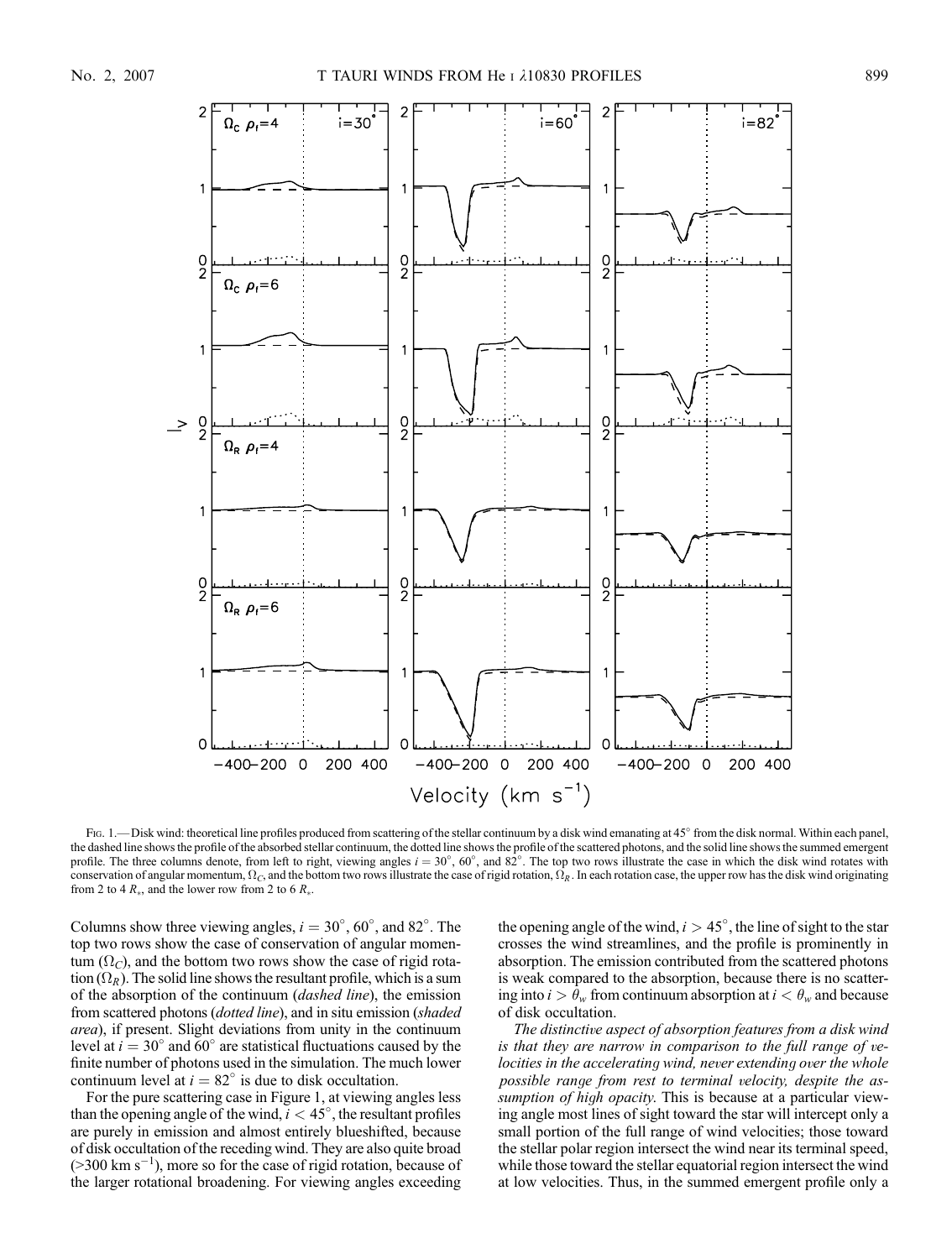

Fig. 2.—Disk wind: theoretical line profiles from a disk wind emanating at  $\theta_w = 45^\circ$  with in situ emission added to pure scattering. Shaded areas show the in situ contribution, scaled at 5 times the scattered emission (5S) in rows 1 and 3 and 10 times the scattered emission (10S) in rows 2 and 4, and the solid line is the emergent profile. As in Fig. 1, columns reflect viewing angles from  $i = 30^{\circ}$  to 82°; the top 2 rows show rotation with conservation of angular momentum  $\Omega_c$ , and the bottom two rows show rigid rotation,  $\Omega_R$ . All cases have  $\rho_i = 2$  and  $\rho_f = 4$ .

TABLE 1 Guide to Figures for Disk Wind Models (Single Scattering)

| Figure<br>(1) | $\theta_w$<br>$(\text{deg})$<br>(2) | $\rho_i$<br>(3)             | $\rho_f$<br>(4)                | Rotation<br>(5)         | Emission<br>(6)                        | $(\text{deg})$<br>(7)    |
|---------------|-------------------------------------|-----------------------------|--------------------------------|-------------------------|----------------------------------------|--------------------------|
| $1$           | 45<br>45                            | $2R_{\ast}$<br>$2R_{\odot}$ | $4R_*$ , $6R_*$<br>$4R_{\ast}$ | $\Omega_c$ , $\Omega_R$ | $\Omega_C$ , $\Omega_R$ $S+E$ , $S+2E$ | 30, 60, 82<br>30, 60, 82 |

Nores.—Col. (2): wind opening angle, measured from disk normal; col. (3)-(4): range of disk radii for wind launching; col. (5): angular momentum conservation  $\Omega_C$ , rigid rotation  $\Omega_R$ ; col. (6): emission component is either pure scattering (S) or pure scattering plus in situ emission  $(E)$ , where  $E = 5S$  has a magnitude comparable to the wind absorption; col. (7): viewing angle, measured from disk normal. small range of projected velocities will be encountered by lines of sight sufficient to produce a significant absorption. Similar reasoning also accounts for a shift in the centroid of the absorption feature toward a smaller blueshift as  $i$  increases and the earlier part of the acceleration region is preferentially intercepted. The absorption does not bottom out, because at no observed velocity is the stellar continuum completely covered.

In addition to their dependence on viewing angle, the width and centroid of the absorption component will also be affected by the range of radii in the disk over which the wind is launched. For our inner launch radius of  $\rho_i = 2$ , we explore outer launch radii from  $\rho_f = 4$  to  $\rho_f = 6$ . Although these maximum launch radii are smaller than the full range expected for an extended disk wind, this choice is appropriate for the region of helium excitation, which will be restricted to the inner disk, which is also where the high-speed components of jets arise. It can be seen by comparing the first row ( $\rho_f = 4$ ) with the second row ( $\rho_f = 6$ ) for each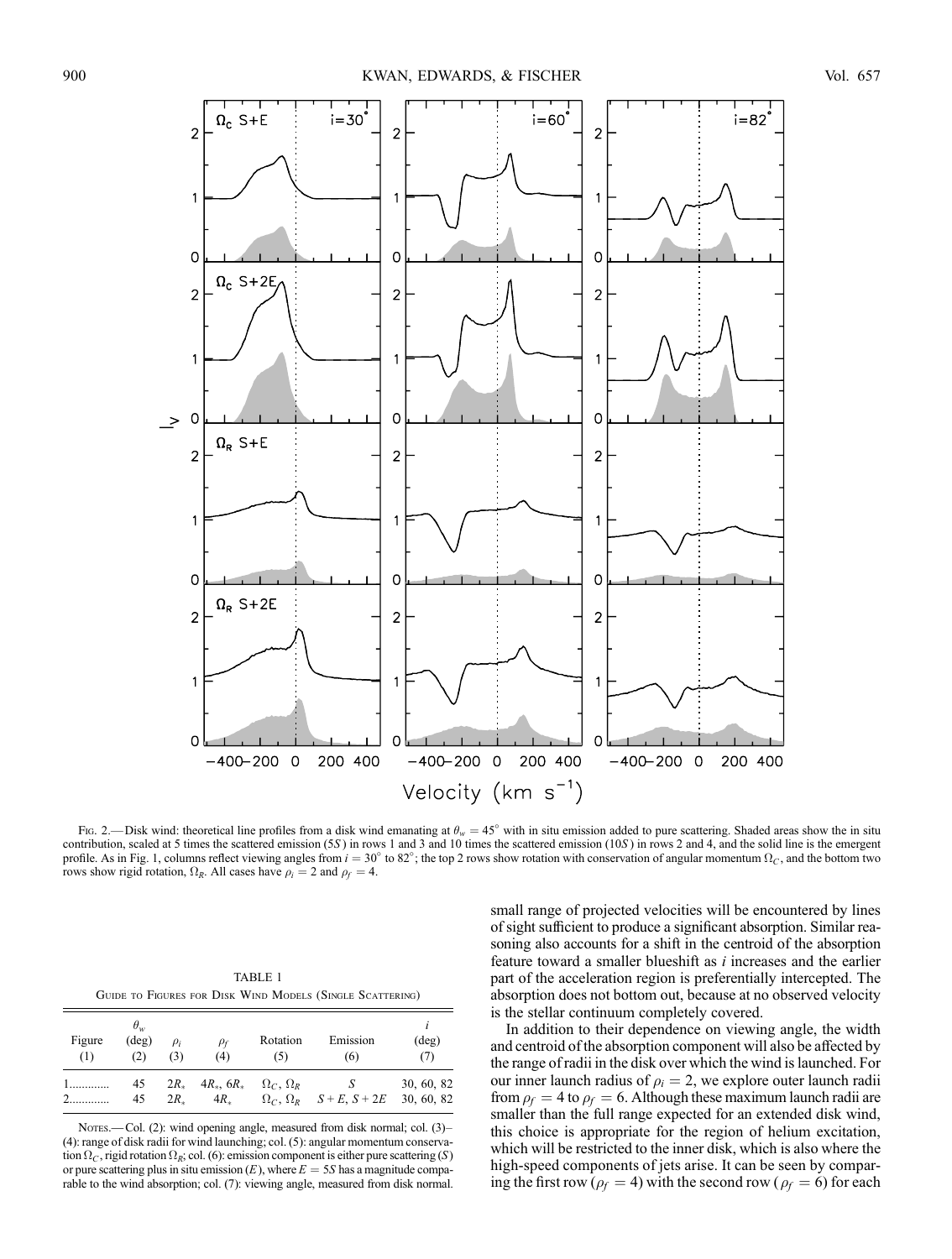rotation case in Figure 1 that the blue absorption extends toward lower velocities when  $\rho_f$  is increased and more streamlines of comparatively lower velocities are seen through. The effect of changing  $\rho_i$  can be seen from difference profiles between the first and second rows, where a narrower width and less blue centroid would arise from a wind launched between  $\rho_i = 4$  and  $\rho_f = 6$ . In addition, the line width will be affected by rotation, as shown for the two extreme cases we have examined, where the absorption has a slightly larger width when the disk wind rotates rigidly  $(\Omega_R)$ .

Changing  $\theta_w$  will not appreciably alter the profile characteristics. A wider opening angle at the same  $i$  shifts the centroid of the absorption blueward and makes it slightly broader. This results because the streamline is then more closely aligned with the viewing angle and because the gas speed is higher at the intersection point (a larger value of  $r/\rho$  in the expression for  $(v_p)$ . Wider opening angles also reduce the probability of observing an absorption profile, which requires  $i > \theta_w$ . Narrower opening angles will reverse these effects, but must always be  $\theta_w > 30^\circ$ .

The effect of including a contribution from in situ emission in the disk wind is shown in Figure 2. We simply assume that the in situ emission line profile has a kinematic structure identical to the profile of scattered photons, since its main characteristics come from the large bulk velocity at each point of the wind from the combined rotational and poloidal motions, and the line profile will depend only weakly on the excitation details. To illustrate its effect on the profile, we adopt a value for the in situ contribution that is comparable to the magnitude of the absorption. In this case the in situ emission is 5 times the scattered emission  $(E = 5S)$ . We also include a case where it is twice as strong as the absorption ( $E = 10S$ ). As in Figure 1, the first 2 rows of Figure 2 are for the case of conservation of angular momentum, and the last two are for rigid rotation, where now the first row in each case is the smaller, and the second the larger, contribution from in situ emission. It is seen that the effect of this additional source of emission does not significantly alter the profile morphology. Although the broad, flat emission is more prominent than before, the sharp blue dip will still be visible, because the large bulk motions distribute the emission broadly over all velocities. At viewing angles inside the wind opening angle, where no absorption is formed, the broad, blueshifted emission is now quite prominent. As the viewing angle increases, the blue absorption becomes apparent, still narrow compared with the extent of the emission and decreasing in velocity as the viewing angle increases. At the same time, the emission shifts to a more centered, but very broad profile, clearly showing the distinctive double-horned structure characteristic of rotation.

The above profile characteristics of disk winds are inherent to the location of the wind relative to the star and the geometry of the streamline, with a strong aspect dependence, which is influenced by whether the viewing angle is interior or exterior to the wind opening angle. Our assumption of a completely opaque scattering transition ensures that the model profiles show the maximum possible blueshifted absorption from a disk wind. In  $\S$  2.2, we examine the case of a stellar wind in which the geometry of the acceleration process, radially away from the center of the star, enables each line of sight toward the center of the star to see through the full velocity range from 0 to the terminal value.

#### 2.2. Stellar Wind Line Profiles

We first examine the simple case of a spherical, radial stellar wind originating from an inner radius  $r_i$  and having a velocity law given by  $v = v_t(1 - r_i/r)^{1/2}$ , where  $v_t$  is the terminal velocity.

This velocity law is analogous to the one used for the disk wind, except that there is only one origination radius. Our models also allow for the presence of a geometrically flat disk, with a truncation radius specified by  $\rho_T$ .

The stellar wind calculation differs from that of the disk wind in several ways. First, we relax the assumption of a completely opaque transition, and second, we employ a Monte Carlo, rather than single scattering, simulation of the radiative transfer. The first change is made to accommodate the observed profiles in the EFHK survey with a P Cygni-like character that show blue absorptions tapering toward the continuum at the highest velocities, indicating that the line is becoming optically thin. We assume a simple radial dependence for the density in the lower state of the scattering transition representing He I  $\lambda$ 10830; i.e.,  $n_{23}$   $\propto$  $(r_i/r)^\alpha v_i/(v + v_i)$ , where  $\alpha$  is a parameter and  $v_i$ , taken to be 30 km s<sup>-1</sup>, avoids divergence at  $v = 0$ . The line opacity as a function of velocity is determined by a suitable choice of  $\alpha$ , so that the line opacity ranges from being much greater than 1 at low velocities, thereby producing a troughlike absorption, to less than 1 at high velocities, thereby producing a tapering toward the continuum. The outflow is also given a turbulence velocity width  $\Delta v_{\rm tb} = \Delta v_i (r_i / r)^{\beta}$ , with parameters  $\Delta v_i$  and  $\beta$ . Two cases are considered, a low-turbulence one  $(T_L: \Delta v_i = 10 \text{ km s}^{-1})$  and  $\beta = 0$ ) and a high-turbulence one  $(T_H: \Delta v_i = 100 \text{ km s}^{-1}$  and  $\beta$  = 2). The extreme value for the high turbulence is chosen because one observed CTTS profile (DR Tau) shows a broad blue absorption extending redward of the stellar velocity by up to 100 km s<sup>-1</sup>. For the low- and high-turbulence cases,  $\alpha$  is taken to be 6 and 5, respectively.

The adoption of a full Monte Carlo approach is necessary here because, in contrast to the disk wind case, the absorption of the stellar continuum by a stellar wind will be substantially filled in by scattered photons. This requires that we obtain the profiles with a Monte Carlo simulation so the full path can be traced for each photon until it either escapes to infinity or hits the star or the disk.

As in the disk wind, we examine the effects of allowing the wind gas to produce in situ emission in addition to scattering of the stellar continuum, representing the possibility of the additional production of He  $\frac{1}{10830}$  photons via recombination/ cascade and/or collisional excitation. In this case, however, the in situ emission profile is derived from a Monte Carlo simulation, parameterized with a rate  $\propto n_{2^3}$   $_S (r_i / r)^\gamma$ . The effect of changing  $\gamma$ from 0 to 2, corresponding to successively smaller contributions from the outer, higher speed gas, has a small effect on the emitted profiles, and the ones shown are for  $\gamma = 1$ . As for the disk wind simulation, we choose the magnitude of the in situ emission  $(E)$ to be comparable to the absorption strength of the stellar continuum, so that the summed line profile  $(S + E)$  will illustrate an intermediate case between pure scattering and dominant in situ emission.

Figures 3, 4, and 5 illustrate profiles for a spherical stellar wind originating at  $r_i = 1.5R_*$ , with 3 different disk truncation radii and four different sets of wind assumptions, as summarized in Table 2. This set of models shows clearly the effect of disk shadowing, which depends on the relative sizes of the wind origination and disk truncation radii. There will be no shadowing effect when the disk truncation radius is large compared to the wind origination radius,  $\rho_T > 5r_i$ , while the effect will be significant when  $\rho_T \le r_i$ . Thus, the ratio  $\rho_T / r_i$  determines the diskshadowing effect. Profiles for a particular ratio would be the same were it not for the additional effects of stellar occultation, which will be more important when  $r_i$  is closer to  $R_{\ast}$ .

Figure 3 shows a spherical wind with no disk. Although accretion disks are present in all the classical T Tauri stars whose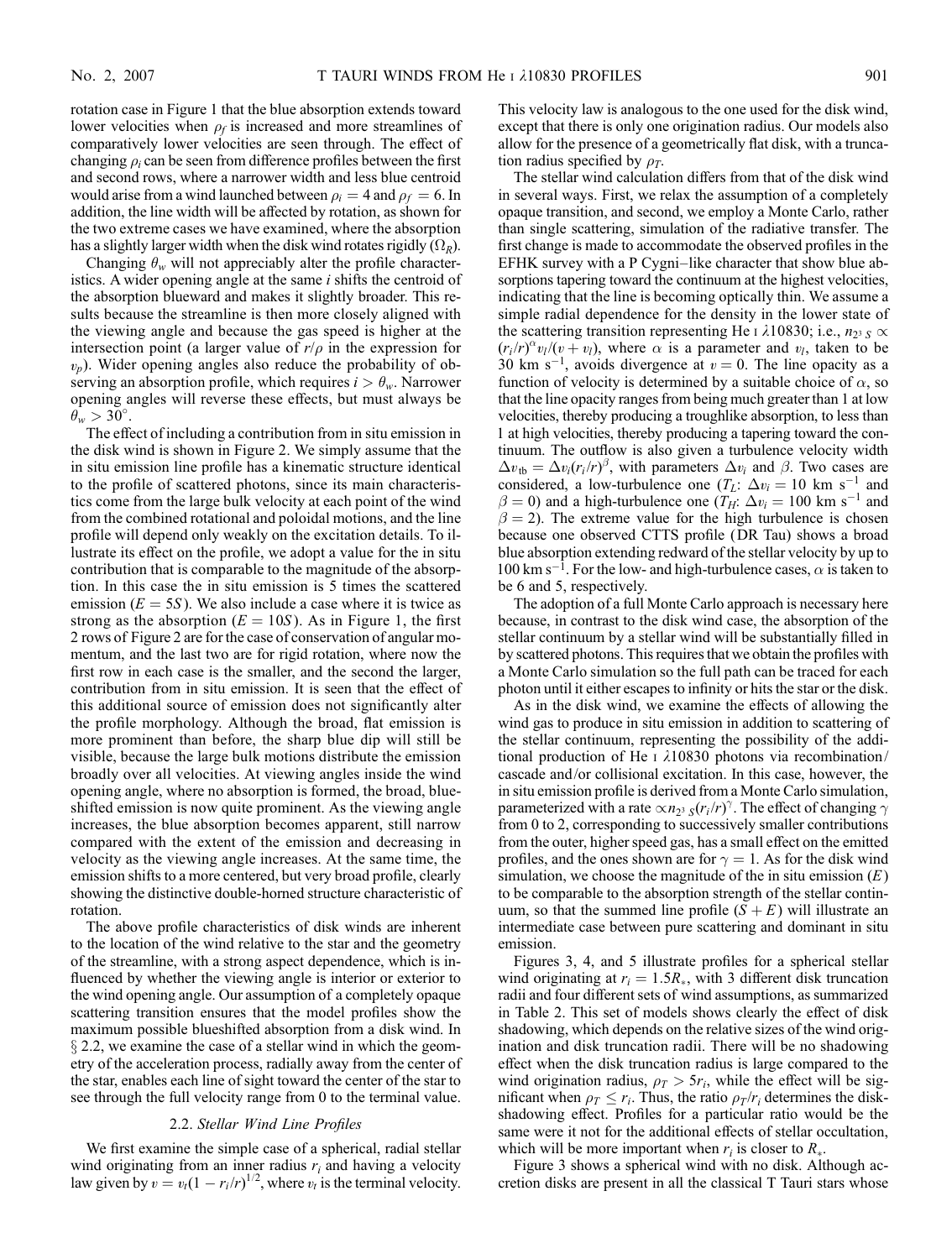

Fig. 3.—Stellar wind: theoretical profiles obtained by Monte Carlo simulation of line formation in a radially expanding spherical wind originating at  $r_i = 1.5R_*$  in the absence of disk occultation ( $\rho_T > 5r_i$ ). The top two rows represent the low-turbulence case,  $T_L$ , and the lower two rows represent the high-turbulence case,  $T_H$ . For each turbulence case, the first row is for pure scattering of the stellar continuum (S), and the second row includes additional in situ emission ( $\tilde{S} + E$ ). The shaded regions show the in situ contribution, scaled to be comparable in strength to the scattering absorption. Although there is no viewing angle dependence in the absence of a disk, the figure is formatted for ready comparison with the remaining figures, and vertical columns denote three viewing angles,  $i = 17^{\circ}$ ,  $60^{\circ}$ , and  $87^{\circ}$ , measured from the disk normal.

helium profiles we are modeling, this set of wind profiles would apply to those disks where disk shadowing is not important, i.e., where the inner truncation radius is large compared to the starting point for the wind,  $\rho_T > 5r_i$ . The case of extreme disk shadowing is shown in Figure 4 for a disk reaching to the stellar surface  $(\rho_T = 1)$ . However, similar profiles would result as long as the wind origination radius much exceeds the disk truncation radius,  $\rho_T \leq 0.5r_i$ . Figure 5 illustrates an intermediate case, where the disk is truncated at a distance that is only 1.5 times the starting point for the wind,  $\rho_T = 1.5r_i$ . In each figure the three vertical columns represent views from more pole-on to more edge-on configurations,  $i = 17^{\circ}$ , 60°, and 87°. In the diskless case of Figure 3 we present profiles for the same three viewing angles to ensure similar proportions among all the figures and facilitate comparison of profile morphology with the cases including disk shadowing. As expected, in the absence of a disk there is no dependence on i, although small effects from the finite statistics in the Monte Carlo simulation can be seen on close inspection.

The four horizontal rows in Figures 3, 4, and 5 correspond to four different assumptions about the stellar wind. In all four cases the wind originates at the same distance from the star,  $r_i = 1.5$ , and has the same terminal velocity,  $v_t = 375$  km s<sup>-1</sup>, chosen to be comparable to the maximum terminal velocity in the disk wind. Two cases (top two horizontal rows) represent models with low turbulence  $(T_L)$  and the other two cases (bottom two horizontal rows) represent models with high turbulence  $(T_H)$  plus a somewhat higher optical thickness of the gas ( $\alpha = 5$ , rather than 6). For each turbulence case, the profiles in the upper row are formed simply from scattering of the  $1 \mu m$  stellar continuum photons, where the dashed line shows the absorption of this continuum, the dotted line shows the profile of the photons scattered into the line of sight, and the dark solid line shows the summed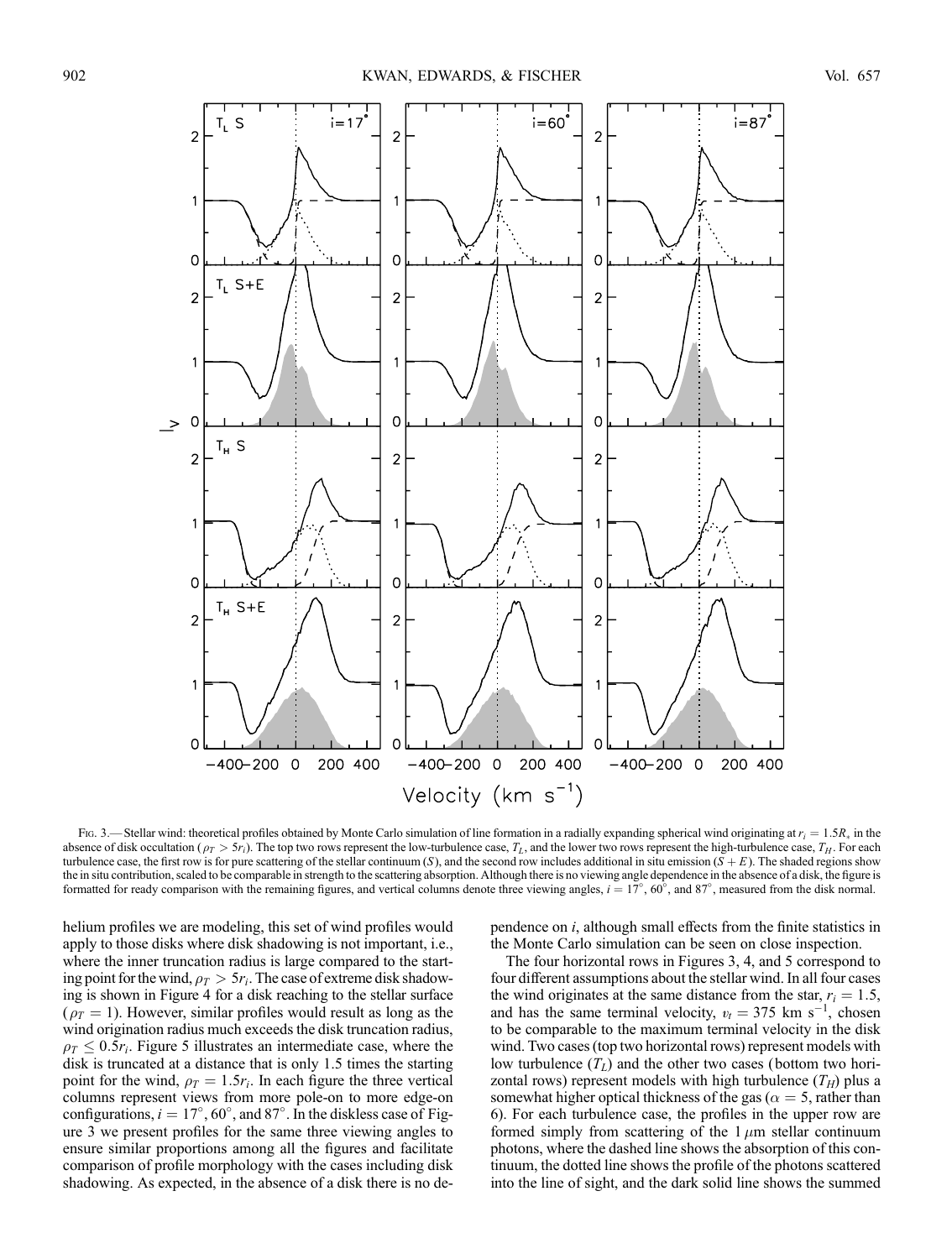

Fig. 4.—Stellar wind: same spherical wind as in Fig. 3, but now including the effects of disk shadowing (important when  $\rho_T < r_i$ ). Here the disk reaches to the stellar surface,  $\rho_T = 1R_*$  and  $r_i = 1.5 R_*$ . For each turbulence case  $(T_L$  and  $T_H$ ) profiles without and with in situ emission contributions (S and  $S + E$ ) are shown. Vertical columns denote three viewing angles,  $i = 17^{\circ}$ , 60°, and 87°, measured from the disk normal.

emergent profile. The lower row of each turbulence case includes the effects of additional in situ emission in the wind, where the shaded region shows the contribution from in situ emission alone and the solid line is the emergent profile resulting from summing this with the pure scattering profile from the previous row.

The occultation effect of the disk on the line profiles is manifest in three ways. One, theoretically significant but difficult to establish observationally, is that the stellar continuum is dependent on viewing angle. In the  $\rho_T = 1$  disk the continuum level drops steadily from 1 to 0.5 as *i* increases from pole-on  $(0^{\circ})$ to edge-on (90°), and in the  $\rho_T = 1.5r_i$  disk it remains at 1 for  $i < 64^{\circ}$  and then drops toward 0.5 at  $i = 90^{\circ}$ .

The other two effects directly impact the profile morphology, altering the net equivalent width and the centroid of the emission component. In the diskless case (Fig. 3) the intrinsic wind profile from pure scattering has a P Cygni character, with prominent blue absorption and red emission components. Its net equivalent width is somewhat negative (i.e., absorption exceeds emission), rather than zero, because of stellar occultation, and this effect is more pronounced in the case of high turbulence (row 3), because of the preferential backscattering of the stellar photons. The presence of a disk has a minimal occultation effect on the line profile for edge-on views, but this becomes significant for more pole-on views. Although all three disk cases have similar pure scattering profiles after normalization of the continuum level at  $i = 87^\circ$ , as i decreases the net equivalent width for the  $\rho_T = 1$  disk becomes more pronouncedly negative, and by  $i = 17^{\circ}$  there is hardly any red emission, and the observed profile is entirely in absorption. In the  $\rho_T = 1.5r_i$  disk the line profile at  $i = 60^\circ$  is intermediate between those of the other two disks, while at  $i = 17^\circ$  it becomes like that of the diskless case. This is because, given the acceleration law, the gas reaches  $0.58v_t$  at  $r = 1.5r_i$ , so a large part of the photon absorption occurs within this radius, and the hole in the disk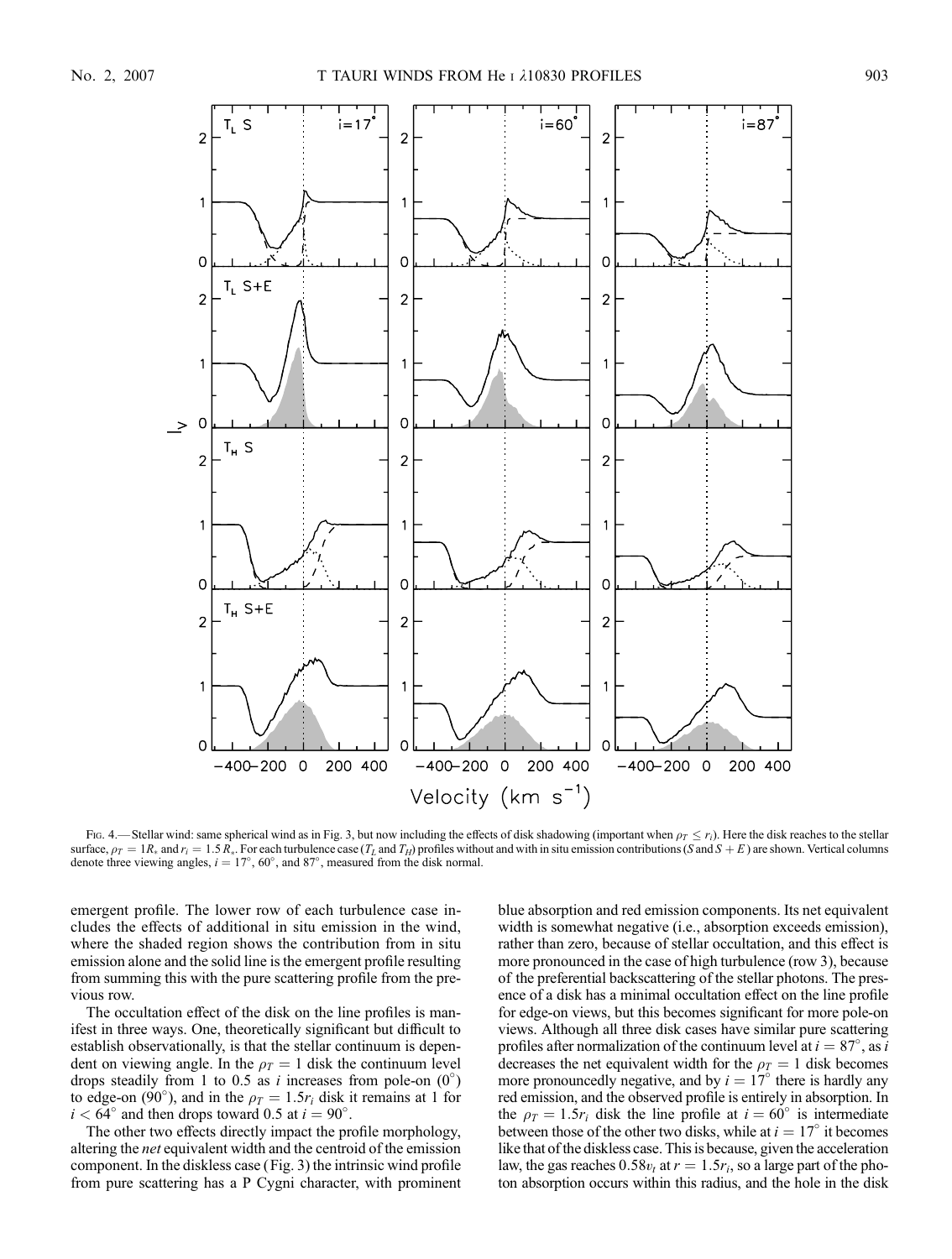

Fig. 5.—Stellar wind: same as Fig. 3, but in the presence of a disk truncated at  $\rho_T = 2.25R_*$ . For each turbulence case (T<sub>L</sub>, and T<sub>H</sub>), profiles without and with in situ emission contributions are shown (S and  $S + E$ ). Vertical columns denote three viewing angles,  $i = 17^{\circ}$ , 60°, and 87°, measured from the disk normal.

|                            | $\theta_w$   |                 |                   |                       |                  |           |                 |  |
|----------------------------|--------------|-----------------|-------------------|-----------------------|------------------|-----------|-----------------|--|
| Figure<br>$\left(1\right)$ | $r_i$<br>(2) | $\rho_T$<br>(3) | Turbulence<br>(4) | $(\text{deg})$<br>(5) | Continuum<br>(6) | Emission  | $(\deg)$<br>(8) |  |
|                            | 1.5          | >7.5            | $T_L$ , $T_H$     | 90                    | Star             | $S, S+E$  | 17, 60, 87      |  |
|                            | 1.5          | 1.0             | $T_I$ , $T_H$     | 90                    | <b>Star</b>      | $S, S+E$  | 17, 60, 87      |  |
|                            | 1.5          | 2.25            | $T_L, T_H$        | 90                    | Star             | $S, S+E$  | 17, 60, 87      |  |
| 6<br>                      | 3.0          | 3.0             | $T_I$ , $T_H$     | 60                    | Star             | $S, S+2E$ | 17, 60, 87      |  |
|                            | 3.0          | 3.0             | $T_L$             | 60                    | Star             | $S + 2E$  | $17 - 87$       |  |
|                            | 1.5          | 1.0             | $T_L$             | 90                    | Rings            | S         | 17, 60, 87      |  |

TABLE 2 Guide to Figures for Stellar Wind Models (Monte Carlo)

Nores.—Col. (2): Inner wind radius in units of  $R_*$ ; col. (3): disk truncation radius in units of  $R_*$ ; col. (4): low turbulence  $T_L(\Delta v_{tb} =$ 10 km s<sup>-1</sup>) or high furbulence  $T_H[\Delta v_{tb} = 100(r_i/r)^2$  km s<sup>-1</sup>]; col. (5): wind emergence angle from stellar pole (either spherically symmetric or polar); col. (6): continuum photons emerge either from the star or rings at either pure scattering  $(S)$  or includes in situ emission  $(E)$  scaled to be comparable to the wind absorption; col. (8) viewing angle, measured from disk normal.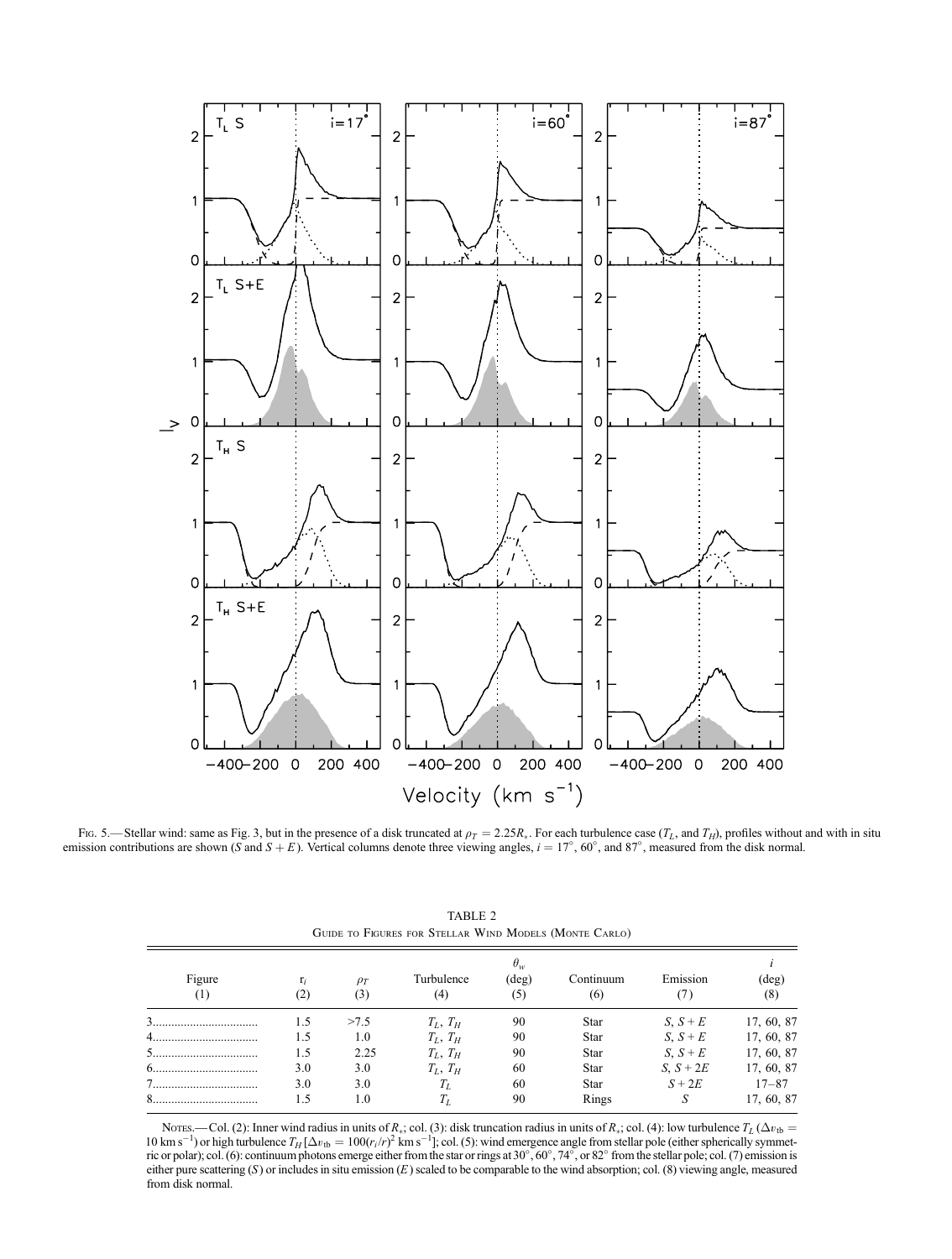allows most of the photons scattered by the receding stellar wind to come through at small inclination angles. Hence, a large negative net equivalent width requires the disk truncation radius  $\rho_T$  be comparable to or smaller than the wind origination radius  $r_i$ .

The second observable effect of disk occultation is altering the centroid of any in situ emission. This is most evident in the lowturbulence case (second row from top). In the  $\rho_T = 1R_*$  disk (Fig. 4) at  $i = 87^\circ$  the in situ emission profile (shaded area) is nearly symmetric about  $v = 0$ , the stellar velocity. (The slight depression in the in situ emission immediately to the red of  $v = 0$ and the slightly weaker red side is caused by stellar occultation.) But, as i decreases and more of the receding stellar wind is occulted, the emission profile becomes progressively more blueshifted. This characteristic of a line purely in emission is often indicative of the presence of outflowing gas in the presence of an obscuring disk. When both scattering and in situ emission contributions are roughly comparable, the emergent profile also reveals a blueshifted emission centroid. Thus, the emergent profiles with in-situ emission show that, when disk shadowing is not important, the emission component of the observed profile has a red centroid, but the emission progresses from red to blue centroids as disk shadowing becomes more effective.

We included calculations with extreme turbulence because the DR Tau profile shows a broad blue absorption extending redward of the stellar velocity by up to 100 km  $s^{-1}$ . The high-turbulence case we considered (Fig. 4, row 3) does successfully reproduce this effect. It also leads to a preferential backscattering of the stellar photons, thereby producing a redshifted centroid in the profile of the scattered photons, which is clearly seen in the diskless case (Fig. 3, *dotted line*). In the  $\rho_T = 1R_*$  disk (Fig. 4) it is most obvious at  $i = 87^\circ$ , but is still noticeable at  $i = 17^\circ$ , despite disk occultation of some of the red photons, in comparison with the low-turbulence case (row 1). The combination of these two effects of turbulence, namely, extending the blue absorption redward of the stellar velocity and creating a redshifted scattering profile, is a more distinct and well-displaced red emission centroid in the emergent profile for pure scattering. The backscattering is much more important for the stellar photons, which propagate into the wind along  $\hat{r}$ , than for the photons generated in the wind, which are emitted with an initial isotropic distribution in direction (compare the dotted line in row 3 with the shaded area in row 4). Instead, the effect of turbulence on the in situ emission components is to broaden them, while disk occultation makes them more blueshifted for more face-on orientations. The combined scattering plus emission profile then shows an emission centroid whose position is dependent on viewing angle. (Here the in situ emission profiles are shown with  $\gamma = 1$ ; for  $\gamma = 0$  and 2, the corresponding profile will be similar, but slightly broader and narrower, respectively.)

All of the previous stellar wind models assume the wind is spherically symmetric. However, a more likely scenario for an accretion-powered stellar wind is that it will emerge primarily from polar latitudes on the star, above regions where stellar magnetic field lines couple to the disk. To assess the effects of a restricted range of latitudes for the emergence of the wind in the presence of disk shadowing, we show in Figures 6 and 7 profiles for the case of a wind emerging only within  $60^\circ$  of the stellar poles. In this simulation the wind origination radius is expanded to  $r_i = 3R_*$ , and the disk truncation  $\rho_T$  is set equal to the wind origination radius  $r_i$ . The strength of the in situ emission in this case is double that in previous ones to compensate for the smaller volume in the polar wind.

As expected, in the pure scattering case for the polar wind model shown in Figure 6, the subcontinuum blue absorption in the emergent profile remains deep and broad at  $i < 60^{\circ}$ , becomes

half as strong at  $i = 60^\circ$ , rapidly diminishes as i increases further, and disappears at  $i > 71^{\circ}$ . When the blue absorption is prominent, the overall profile morphology is still P Cygni-like in the lowturbulence case. However, in the high-turbulence case, the profile is significantly modified at small viewing angles, where the red emission above the continuum is much less conspicuous. This results not from disk shadowing (pure scattering profiles calculated with  $\rho_T = 1.5r_i = 4.5R_*$  are nearly the same), but from the absence of wind gas at  $90^{\circ} \ge \theta > 60^{\circ}$ . While at low viewing angles the absorption of the stellar continuum (e.g., at  $i = 17^{\circ}$ ) remains the same as in the case of  $\theta_w = 90^\circ$ , the absence of wind gas at  $90^{\circ} > \theta > 60^{\circ}$  contributes no scattered photons from that sector. This contribution would, at  $i = 17^{\circ}$ , be centered about  $v = 100$  km s<sup>-1</sup> (see Fig. 5 for  $\theta_w = 90^\circ$ ,  $r_i = 1.5$ , and  $\rho_T =$  $1.5r_i$ ). This effect is less dramatic in the low-turbulence case, where the emission part of the emergent profile, although weaker in comparison with the case of  $\theta_w = 90^\circ$ , is still conspicuous. This is because the contribution to photons scattered into  $i = 17^{\circ}$ from absorption by the  $90^{\circ} \ge \theta > 60^{\circ}$  sector now centers about  $v = 0$  km s<sup>-1</sup>. Also, when the turbulence is weak, the velocity gradient is the dominant factor in radiative transfer, and the larger velocity gradient along  $\hat{r}$  means that the probability of a photon escaping along  $\hat{r}$  or  $-\hat{r}$  is higher than that along a direction normal to  $\hat{r}$ . So a photon absorbed in the 90°  $\geq \theta > 60$ ° sector is less likely to be scattered into  $i = 17^\circ$ . These characteristics can also be deduced from the in situ emission profiles. Comparing the shapes (not magnitudes, because of the different normalization factors) of the shaded profiles at  $i = 17^\circ$  between Figures 6 and 5 reveals the contribution from the 90°  $\ge \theta > 60$ ° sector to the in situ emission profiles.

Additional profiles for the same polar wind model with low turbulence and in situ emission are shown in Figure 7, but with a finer grid of viewing angles to illustrate more clearly how the profile morphology changes with inclination. Looking at the in situ emission profile by itself first (shaded areas), it has a blue centroid except at  $i = 87^\circ$ . With  $\rho_T = r_i$ , the degree of blueshift is highest at  $i \sim 60^{\circ}$  and decreases as i moves toward 0° or 90°. Clearly, as  $\rho_T$  decreases toward 1.0, the degree of blueshift increases more rapidly with more pole-on views. For the same  $\rho_T/r_i$ , the in situ emission profile for  $\theta_w = 60^\circ$  is more blueshifted than the corresponding one for  $\theta_w = 90^\circ$ . When the in situ emission and the scattering of the stellar continuum are included together, the combined profile shows that the part above the continuum changes from having a red centroid to having a blue centroid. This figure clarifies how a polar wind generates a wide range of emergent profiles, including some with no blueshifted absorption, and illustrates how the presence of disk shadowing generates emission with blue centroids for most viewing angles.

We also explored one other situation for the stellar wind models, motivated by the fact that several CTTSs with stellar wind signatures in the He I  $\lambda$ 10830 profiles have 1  $\mu$ m veilings exceeding 1.0. To assess whether scattering of photons from a continuum source that is localized to rings on the star is significantly different from scattering a continuum originating from the entire stellar surface, we have examined the case of photons originating solely from an isotropically radiating continuum located as an axisymmetric ring at polar angle  $\theta$ , of the star and of angular width about  $\theta_v$  given by  $\Delta \cos \theta = 0.1$ . This simulation was carried out for a disk reaching to the stellar surface,  $\rho_T = 1$ , and the low-turbulence case. Figure 8 shows the resulting line profiles, ordered from top to bottom, for  $\theta_v = 30^\circ, 60^\circ, 74^\circ$ , and  $82^\circ$ , respectively. The  $\theta_v = 60^\circ$ profiles are almost identical to the ones formed from scattering of a continuum emerging from over the whole star. The  $\theta_v = 30^\circ$  profiles exhibit the most noticeable difference, primarily because the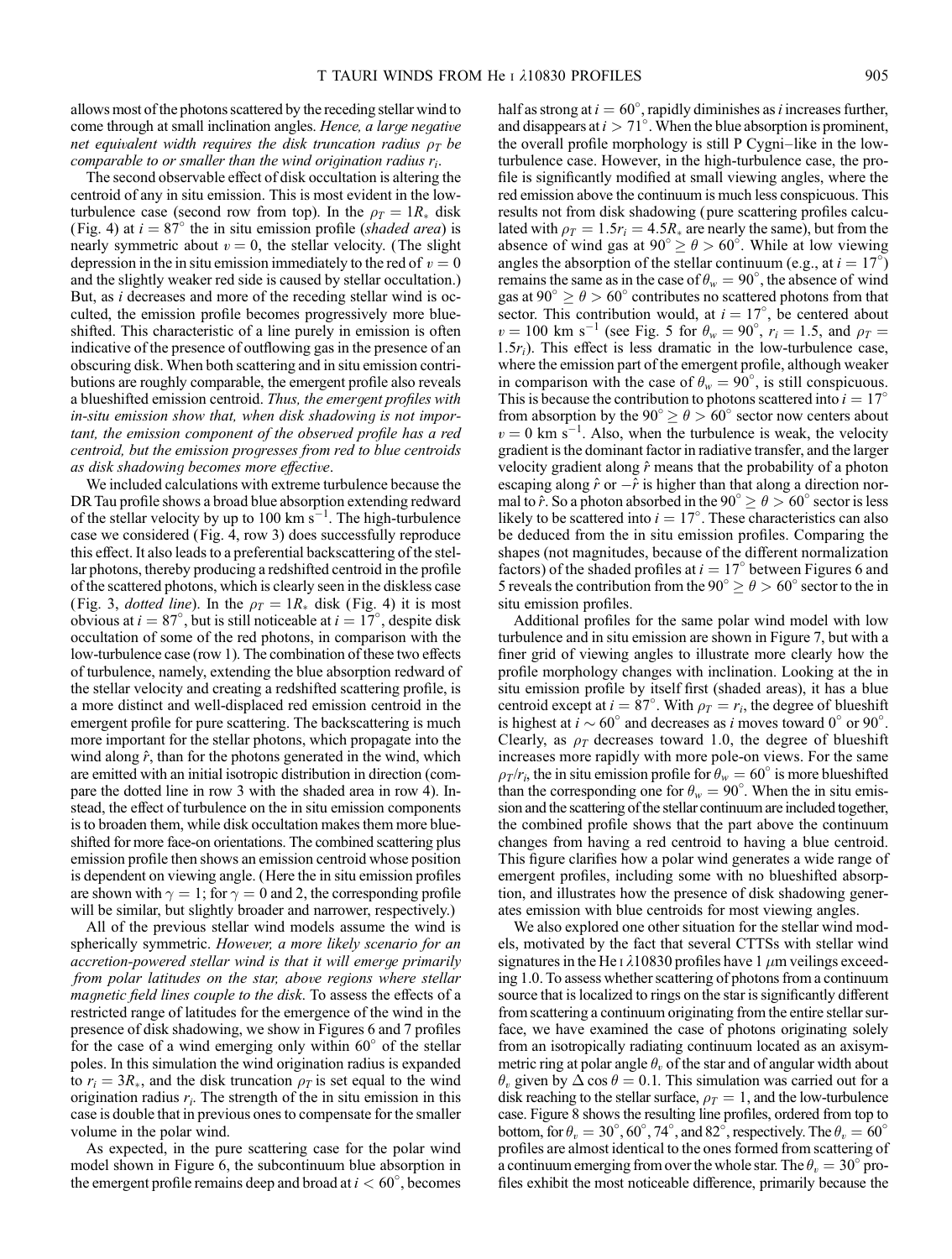

Fig. 6.—Polar stellar wind: profiles for a polar stellar wind emerging within 60° of the pole, for the same two cases of turbulence  $(T_L$  and  $T_H$ ) with and without in situ emission (S and S + E) and including the effects of disk shadowing  $(\rho_T \le r_i)$ , where  $r_i = \rho_T = 3.0R_*$ . As before, vertical columns denote three viewing angles,  $i = 17^\circ$ , 60 , and 87 , measured from the disk normal.

observed level of this veiling continuum is much more strongly dependent on viewing angle.When this level is normalized to the observed stellar continuum level, the noticeable difference lies mostly in the part of the emergent spectrum above the continuum. This difference is not large and, since neither  $\theta_v$  nor i is known in practice, it is reasonable to take scattering of the stellar continuum alone as representative, even when the veiling continuum is substantial.

In sum, the profile characteristics for stellar winds in the presence of disk shadowing are considerably more varied than those from disk winds. Both stellar and disk wind profiles are compared to the observed ones in  $\S$  3.

## 3. COMPARISON OF MODEL AND OBSERVED PROFILES

Our profile simulations for a range of disk and stellar wind configurations were motivated by the recent survey of He  $\iota$   $\lambda$ 10830 in 38 CTTSs (EFHK). They take advantage of the significant con-

tribution from scattering in this feature, unlike previous spectral diagnostics of inner winds in accreting systems. The comparisons necessarily focus on profile morphology, not intensity, which would require knowledge of the excitation conditions in the helium wind. This approach is helpful in determining whether the dominant signature of the inner winds in accreting T Tauri stars points to winds arising from the star or from the disk.

We highlight only general characteristics when comparing the data to our schematic model profiles in the absence of other relevant factors, particularly the relative contribution between scattering of continuum photons and in situ emission. Among the ensemble of disk wind models, there is a strong dependence of the line profile on viewing angle, ranging from a pure emission profile at  $i < \theta_w$  to a line with a prominent absorption for  $i > \theta_w$ . The absorption feature is blueshifted with a fairly sharp redward edge, always narrow in comparison with the full range of wind velocities, and with a centroid becoming less blueshifted as  $i$  increases.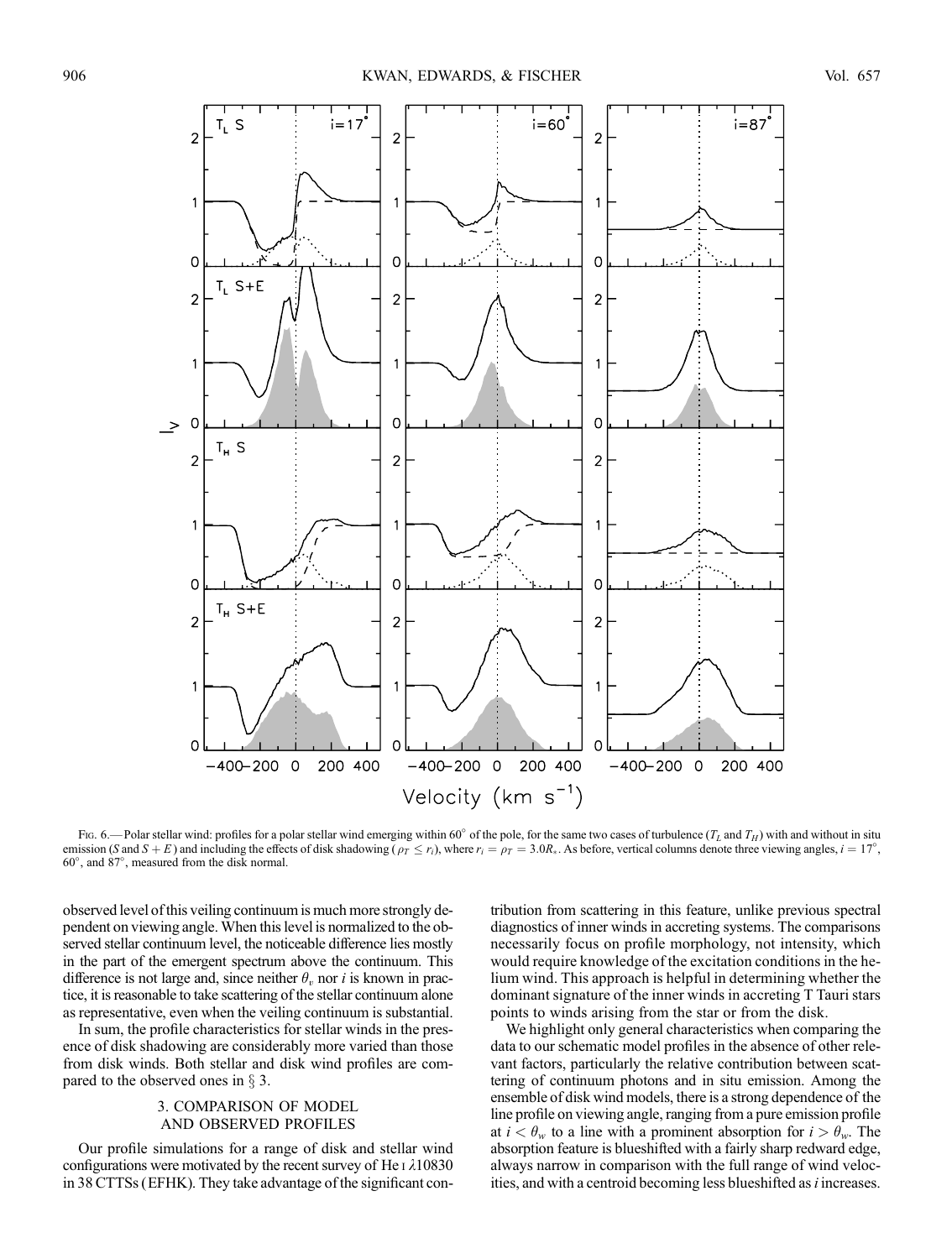

Fig. 7.—Polar stellar wind: profiles for the same polar wind with disk shadowing as Fig. 6, emerging within 60° of the pole with  $r_i = \rho_T = 3.0R_*$ , except that all profiles are for low turbulence  $(T_L)$ , all include in situ emission (E is the shaded area), and a much finer grid of viewing angles is shown, stepping from  $i = 17^{\circ}$  to 87<sup>5</sup>.

For pure scattering, the emission above the continuum is very weak and has a broad, flattened shape from the combined rotational and poloidal motions. The aspect dependence of the emission morphology is more clearly delineated when in situ emission is included, transitioning from mostly blueshifted in pole-on views to a more centered profile with a central depression and doublehorned structure in more edge-on views.

The stellar wind models show a greater variety of profile morphologies, arising from the effects of disk occultation, turbulence, and wind opening angle, along with the possibility of an in situ emission contribution to the pure scattering profile. Key predictions from the ensemble of stellar wind models are (1) a broad range, from highly negative to highly positive values, of the net equivalent width; (2) blue absorptions at all inclinations for spherical winds, but only for lines of sight inside or close to the wind opening angle for polar winds; (3) for the part of the profile below the continuum, absorption can occur over a broad range of possible depths and widths; (4) for the part of the profile above the continuum, emission is single peaked, with centroids that can range from blueward to redward of the stellar velocity. Another characteristic of a stellar wind is that the blue absorption always reaches to the blueward edge of the profile, as it is very difficult to produce emission blueward of the absorption, even in the presence of strong in situ emission. This is because the in situ emission profile declines with increasing blueward velocity faster than the corresponding shallowing of the absorption profile, which is likely to be troughlike once the line opacity exceeds unity.

# 3.1. Assessment of Disk and Stellar Wind Candidates from Profiles with Blue Absorption

Our initial comparison of model and observed profiles focuses on those He  $\overline{1}$   $\lambda$ 10830 profiles with blue absorption features, a clear signature of an inner wind. Figures 9 and 10 show the 26/38 He I  $\lambda$ 10830 profiles from EFHK with blue absorptions strong enough to compare to our wind models, where the former are identified as having blue absorptions resembling disk winds and the latter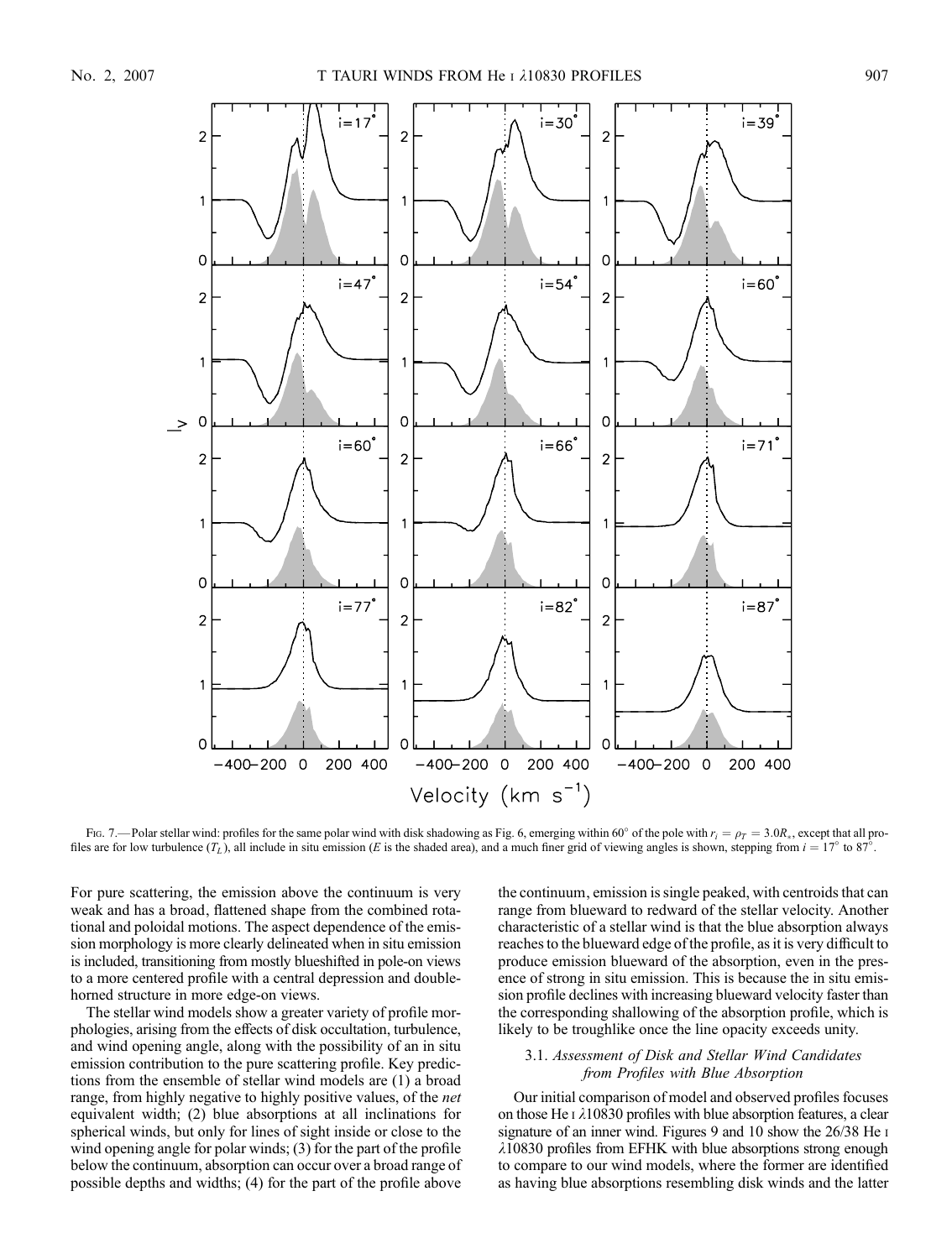

Fig. 8.—Stellar wind: pure scattering profiles of a stellar wind with the incident photons arising from a continuum source restricted to an axisymmetric ring at a polar angle  $\theta_v$  on the star with width  $\Delta \cos \theta = 0.1$ . All cases are for low turbulence,  $T_L$ , and  $\rho_T = 1R_*$ . The four rows represent four rings with  $\theta_v = 30^\circ$ ,  $60^\circ$ ,  $74^\circ$ , and 82°. Vertical columns denote viewing angles  $i = 17^{\circ}$ , 60°, and 87°, measured from the disk normal. The vertical scale illustrates how the observed veiling continuum level depends on  $\theta_v$  and i. Its actual value relative to the stellar continuum (set to 1 at  $i=0^\circ$ ) is obtained by multiplying the plotted value by the factor  $0.1(e^{1.33/T_v} - 1)/(e^{1.33/T_v} - 1)$ where  $T_*$  and  $T_v$  are the stellar and veiling continuum temperature, in units of  $10^4$  K, respectively.

as having stellar winds. Some of the observed profiles have a close resemblance to model profiles (e.g., DK Tau and CI Tau for disk winds and HLTau and DF Tau for stellar winds), making the categorization straightforward. Others are less clear (e.g., DL Tau and DQ Tau), and for these we use both (1) the presence of emission blueward of the blue absorption and (2) the shape of the transition between the blue absorption and the emission to its redward edge to guide our selection in ambiguous cases, as described below.

Figure 9 assembles helium profiles from 11 CTTSs from the EFHK survey with blueshifted absorption that we identify as disk wind candidates: DK Tau, CI Tau, SU Aur, DS Tau, UZ Tau E, RW Aur B, AA Tau, V836 Tau, DL Tau, UY Aur, and GG Tau (sorted by profile morphology). The majority (9) also show redshifted absorption that presumably arises in a magnetospheric funnel flow, but these appear to be separately formed, as it does not appear that either the blue or red absorption is filled in by the scattered photons from the other flow. Directing attention to the blue sides of the line profiles, there are three stars with profiles closely resembling those of the disk wind models with no in situ emission and  $i > \theta_w$ , i.e., narrow subcontinuum blue absorption and little or no emission. These are DK Tau, CI Tau, and SU Aur, shown in the top row of Figure 9. The other eight stars with blueshifted absorption resembling predictions for a disk wind also have helium emission, but this emission does not have the character expected from a disk wind, which would be broad and flattened and possess rotational peaks for viewing angles large enough to witness blue absorption ( $i > \theta_w$ ). These 11 profiles thus suggest that the disk wind is not an important source of helium emission, which must arise from another source. In a couple of objects (V836 Tau and DLTau) the depth of the absorption indicates that not only the continuum, but also a part of the line emission, is absorbed, suggesting that the source of emission is interior to the absorbing disk wind. In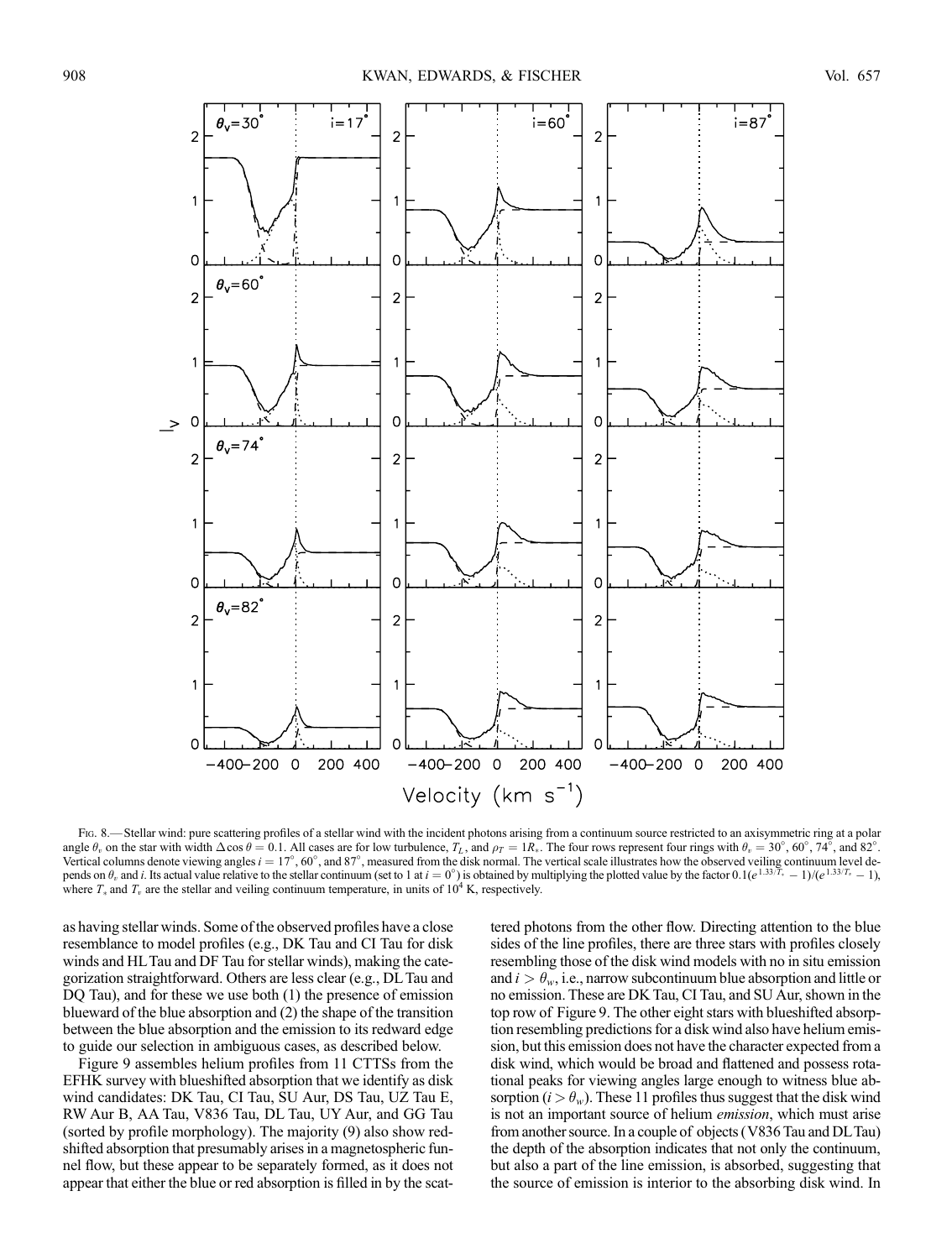

Fig. 9.—Observed profiles of He i  $\lambda$ 10830 for 11 CTTSs (from EFHK) with blueshifted absorption resembling the disk wind models. Sorting is by profile morphology.

 $\S$  3.2 we argue that the helium emission likely arises via in situ emission in a stellar wind, and the narrow, blue absorptions that we ascribe to the disk wind cut into this stellar wind emission. For several stars the blue absorptions cutting into the emission are narrower than those in our disk wind model profiles (e.g., V836 Tau and UY Aur), but this could result by simply narrowing the range between  $\rho_i$  and  $\rho_f$  for the helium disk wind.

Common to all the profiles in the disk wind category is that, when helium emission is present, it extends blueward of the narrow, shallow blue absorption feature. In stellar wind models, which can also produce narrow and shallow blue absorption when in situ emission is strong, the blue absorption always reaches to the blueward edge of the profile. In contrast, for a disk wind the narrow absorption may be located anywhere blueward of line center; however, it is not likely to be strong near the wind terminal velocity. This is because, although the wind poloidal velocity has a large line-of-sight component for viewing angles near the wind opening angle,  $\theta_w$ , the sight lines toward the stellar surface intersect the disk wind at large distances from the disk plane, where the gas density and excitation conditions are less likely to favor a high opacity in the He  $\iota$   $\lambda$ 10830 transition. Thus, if there is obvious emission extending blueward of the blue absorption, we categorize the absorption as arising in a disk wind, with the emission arising from a second source.

A second criterion guiding our selection of blue absorption from disk versus stellar winds is the shape of the transition between the blue absorption and the emission to its redward edge, which is different in the two models. In a stellar wind with pure scattering, the blue absorption gives way smoothly to the red emission, like a slanted *S* written from left to right. Even with the addition of in situ emission, the emergent profile shows a smooth transition between the blue absorption and the emission component. In contrast, for the disk wind the pure scattering profile has a distinct absorption feature with little emission on either side, and when an in situ emission profile is added, there is a twocomponent appearance, as if the absorption feature had a ''bite'' taken out of a separate emission feature.

With these additional criteria in mind, 15 stars from the EFHK He  $\scriptstyle\rm I$   $\lambda10830$  survey, assembled in Figure 10, are identified as stellar wind candidates: DR Tau, AS 353A, HL Tau, GW Ori, TW Hya, DO Tau, DF Tau, CY Tau, DG Tau, XZ Tau, HK Tau, DE Tau, GI Tau, DN Tau, and DQ Tau (sorted by profile morphology). Only four of these also show subcontinuum red absorption from a funnel flow, which again we assume does not impact the blue absorption from the wind. The profiles among the stellar wind candidates are quite varied. Their net equivalent widths range from highly negative (DRTau) to highly positive (DGTau), and their emission centroids range from redshifted (AS 353A, GW Ori, and DF Tau) to blueshifted (HK Tau, XZ Tau, and DN Tau). In all cases the blue absorption extends to the blue edge of the profile, although it ranges from very broad and deep (DRTau, AS 353A, HL Tau, and GW Ori) to rather narrow and shallow (DG Tau, HK Tau, GI Tau, and DN Tau).

In contrast to the disk wind candidates, in which disk winds account only for the absorption, but not the emission, component of the line, here the array of combined absorption and emission components is well reproduced by the stellar wind models, when the effects of disk shadowing, in situ emission, and turbulence are considered. Some profiles resemble those predicted from pure scattering, although they also require disk shadowing, where  $\rho_T \le r_i$ , in order to create large negative equivalent widths (DR Tau) and/or turbulence in order to reproduce red emission peaks (DRTau, AS 353A, and HLTau). The contribution of in situ emission is required for stellar wind candidates with a net positive equivalent width (e.g., DG Tau and TW Hya), and a combination of in situ emission and disk shadowing is necessary to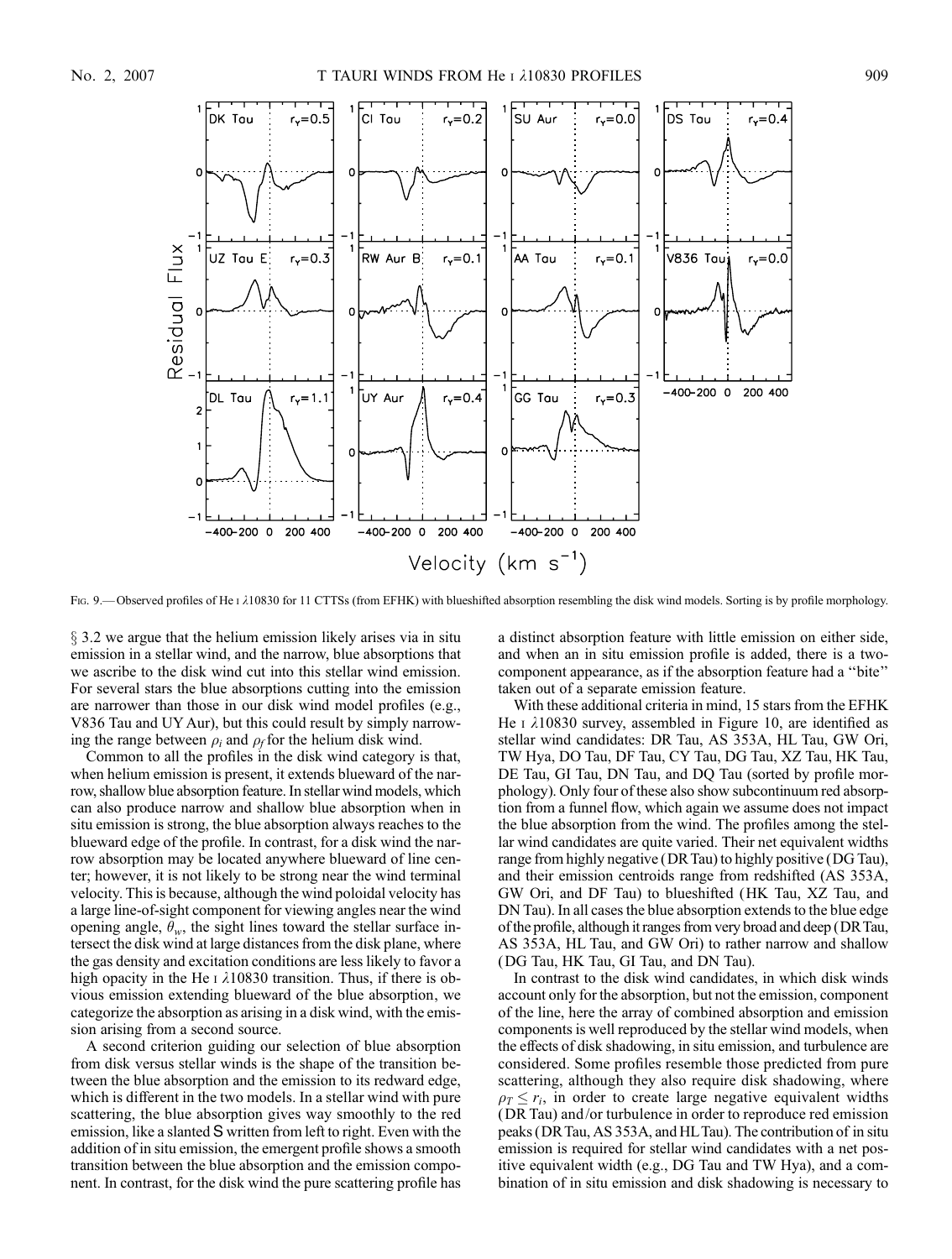

Fig. 10.—Observed profiles of He i  $\lambda$ 10830 for 15 CTTSs (from EFHK) with both blueshifted absorption and emission features resembling the stellar wind models. Sorting is by profile morphology.

produce blue emission centroids (e.g., DG Tau, XZ Tau, HK Tau, and DN Tau).

We recognize that some of our categorizations are not clearcut cases for disk or stellar winds, especially objects like DQ Tau, where the presence of emission blueward of the blue absorption may or may not be present, or GG Tau, where absorptions from both stellar and disk winds may be present. With this caveat, our comparison of blueshifted absorptions in observed He  $\iota$   $\lambda$ 10830 profiles from EFHK with those predicted from disk and stellar wind models suggests a roughly comparable number of stars with disk wind and with stellar wind signatures. We anticipate that a more definitive assessment will be possible when simultaneous He  $\iota$   $\lambda$ 10830 and He  $\iota$   $\lambda$ 5876 profiles are available, as discussed in  $\S$  3.2. A summary of the profile assignments follows.

1. We find 11/38 CTTSs (29%) with blue absorption at He i  $\lambda$ 10830 that resemble those expected for disk winds. Of these, eight also have helium emission, but with a morphology inconsistent with formation in a disk wind viewed at an angle exceeding the opening angle of the wind, as required for formation of their blue absorption (Fig. 9).

2. We find 15/38 CTTSs (39%) with blue absorption at He i  $\lambda$ 10830 that have profiles consistent with formation in stellar winds (Fig. 10). Here both absorption and emission components

of the profiles can be accounted for by the stellar wind models when disk shadowing and in situ emission are included.

At least one other region besides disk and stellar winds is clearly contributing to the formation of He  $\iota$   $\lambda$ 10830—the (presumably) magnetospheric accretion columns channeling infalling material from the inner disk to the star, signified by redshifted absorption. Redshifted subcontinuum absorption is seen in 47% (18/38) of the CTTSs in the EFHK survey, distributed such that 9 are seen among the 11 stars with disk wind profiles, but only 4 among the 15 stars with stellar wind profiles. The additional 12/38 (31%) CTTSs from EFHK that lack blue absorptions are shown in Figure 11. Their characteristics are identified below.

1. In four stars (CW Tau, HN Tau, RW Aur A, and BP Tau), helium is entirely in emission, with a blue centroid, but no subcontinuum absorption.

2. Four stars (FP Tau, GK Tau, UX Tau, and YY Ori) have little helium emission, but subcontinuum absorption that is at rest relative to the star, in two cases penetrating up to 50% of the continuum. Two also have redshifted subcontinuum absorption.

3. Two stars (BM And and LkCa 8) have simple reverse P Cygni profiles (and thus redshifted subcontinuum absorption).

4. Two stars (DD Tau and UZ TauW ) have helium too weak to render an analysis.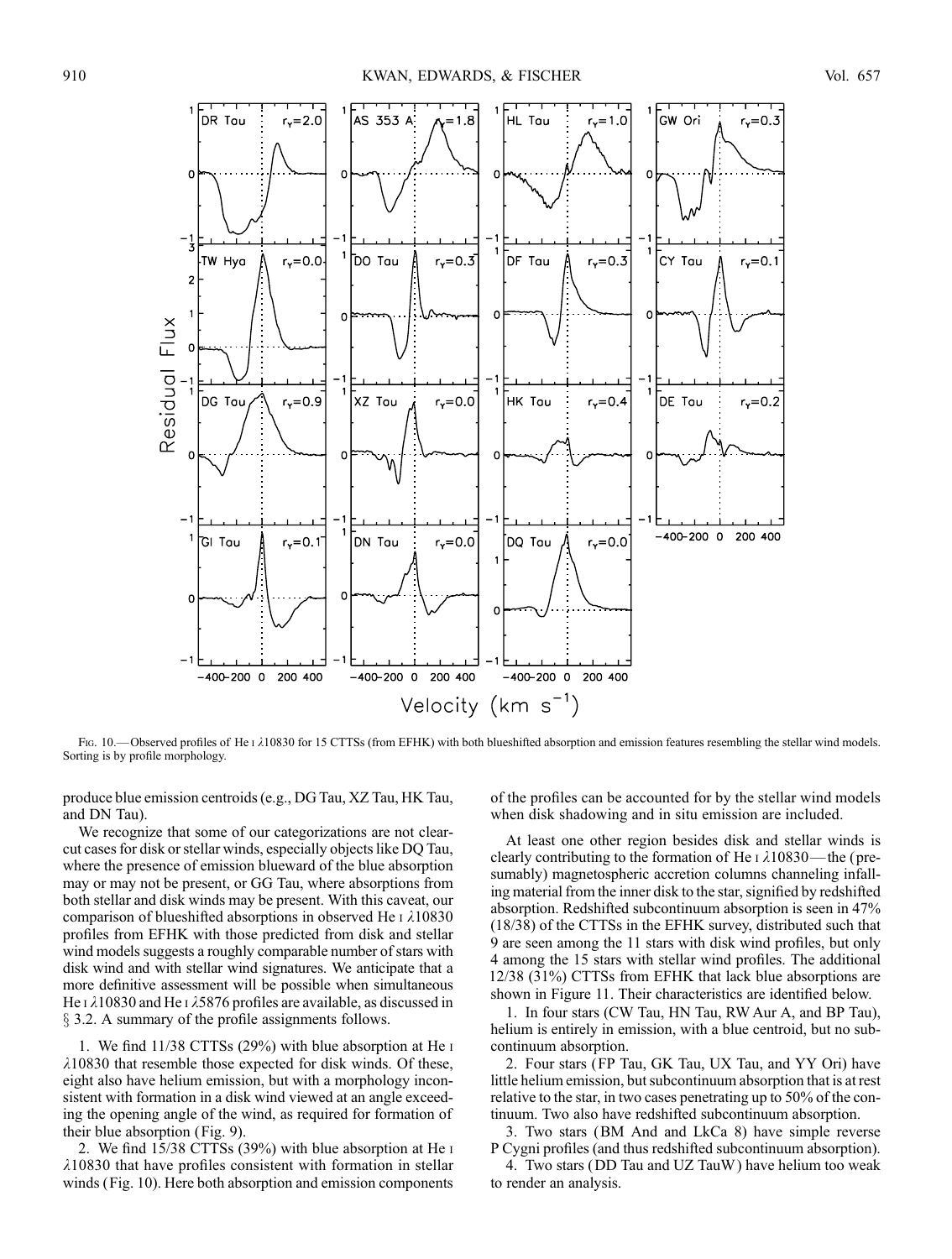

FIG. 11.— Observed profiles of He I  $\lambda$ 10830 for 12 CTTSs (from EFHK) lacking defining subcontinuum blueshifted absorption to permit classification as disk or stellar winds. Sorting is by profile morphology.

While neither disk winds, stellar winds, nor funnel flows are good candidates for the mysterious deep central absorption feature seen in four stars in Figure 11, we consider it likely that the remaining features in the helium lines in the EFHK survey can be accounted for by a combination of one or more of these three phenomena. In  $\S 3.2$  we further explore the He  $\iota$   $\lambda$ 10830 profiles for clues to the presence of disk winds, stellar winds, or magnetospheres.

#### 3.2. In Situ Emission and Blue Centroids

In  $\S$  3.1 we compared observed He I  $\lambda$ 10830 profiles to those predicted from disk or stellar wind models and concluded that disk wind signatures, when present, were signified only by the properties of the blue absorption, not by the emission component of the helium profile. In contrast, for profiles attributed to stellar winds, both their blueshifted absorption and their emission above the continuum could be accounted for with varying degrees of disk shadowing, in situ emission, and turbulence. We examine in this section the possibility that the helium emission in most CTTSs arises in a stellar wind, whether or not the profile also shows blue absorption from this wind. The "emission component" of  $\lambda 10830$ will be a combination of scattering plus true emission arising in situ. The relative proportion between scattering and emission cannot be identified from profile morphology alone except in extreme cases. If the net equivalent width is zero or negative, it implies that scattering is dominant, with some occultation from disk or star, or if it is very positive, a significant amount of in situ emission must be present along with the scattering.

Of particular interest are the four stars in Figure 11 showing He  $\iota$   $\lambda$ 10830 solely in emission, with no blue- or redshifted subcontinuum absorption. For these, the helium emission is single peaked, has a blueshifted centroid, and, in three of them, also

extends blueward in excess of 300  $\text{km s}^{-1}$ . Single-peaked emission with blueshifted centroids can arise in stellar winds with occultation from the disk/star (see Figs. 4 and 6) or in magnetospheric funnel flows. In the case of the funnel flows, such profiles will result if the line in question has similar excitation conditions along the full arc of the magnetic accretion column, so the full range of infall velocities can contribute to the profile (Muzerolle et al. 2001; BEK).

In the case of stellar winds, one possibility for producing a pure emission profile is for the in situ emission to be so strong that it overwhelms the scattering contribution, so no subcontinuum absorption will be seen. This does not appear to be the case for He  $\iota$   $\lambda$ 10830, however, since the observed peak flux density exceeds the continuum flux density by an amount that is only comparable to the latter. In the spherical stellar wind model profiles with in situ emission (second rows of Figs. 3 and 4), even if the in situ emission contribution is doubled beyond what is shown, the emergent profile will still show a blue absorption, albeit shallower and more displaced to the blue, while the peak flux density will be enhanced up to 3.5 times the continuum value. This difficulty in producing a pure emission profile via strong in situ emission arises because the in situ emission profile declines with increasing blueward velocity faster than the corresponding shallowing of the absorption profile, which is likely to be troughlike once the line opacity exceeds unity.

A more likely means of generating He  $\iota$   $\lambda$ 10830 entirely in emission in a stellar wind is one where the wind emerges from latitudes toward the pole and is absent at latitudes close to the equator. From our model profiles for a polar stellar wind in Figure 7, it can be seen that as the viewing angle increases from  $i = 0^{\circ}$  to 90°, the combined profile of scattering plus in situ emission progresses from P Cygni-like to a profile with stronger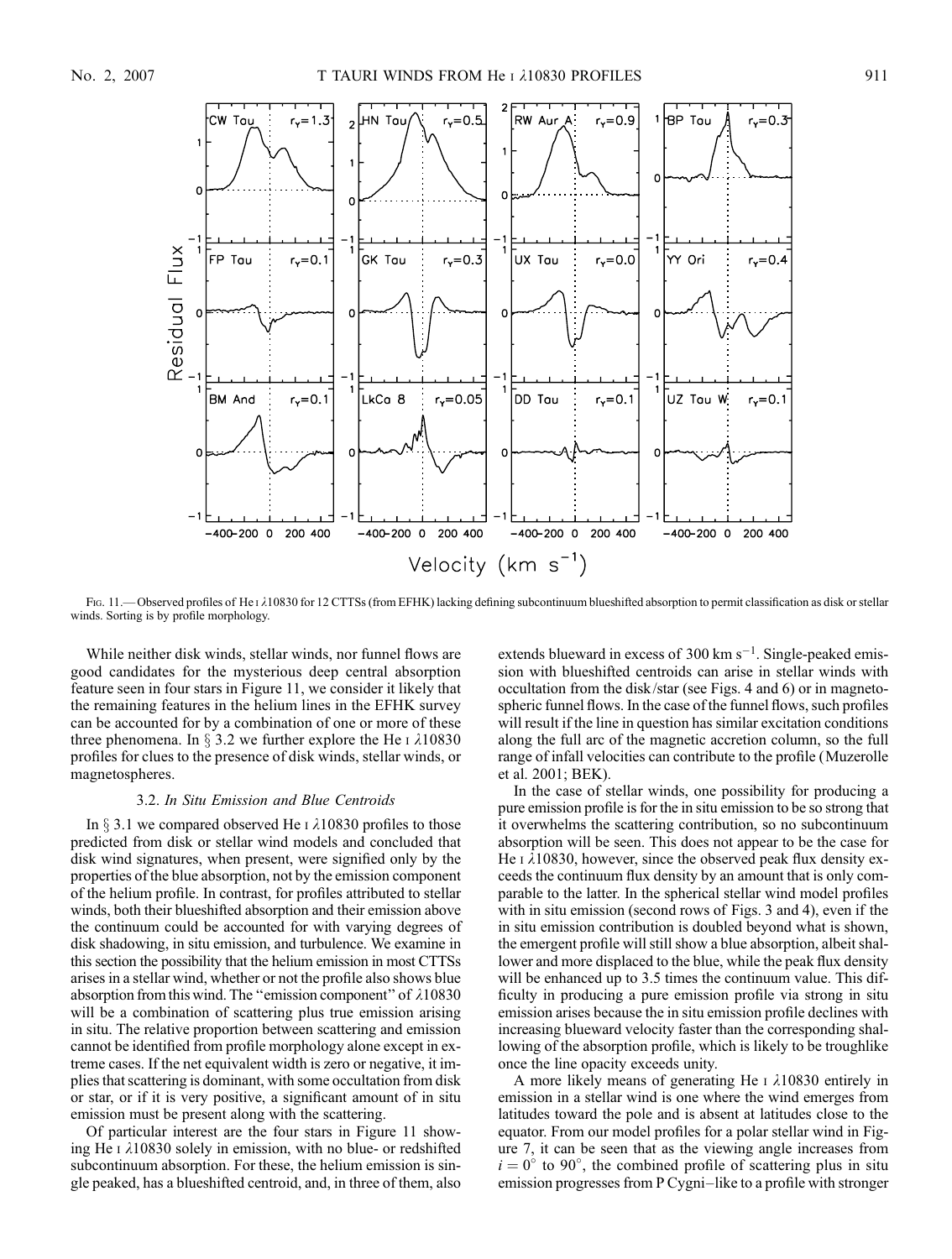emission and a more displaced, weaker blue absorption, and then to a purely emission profile that is blueshifted in the presence of disk occultation, except for the most extreme edge-on views. Another scenario might be an absence of spherical symmetry in the gas properties and/or excitation conditions. Since the absorption of the stellar continuum arises from the column of gas directly in front of the stellar surface, while both the photons scattered into the line of sight and the in situ emission come from a much larger region, inhomogeneities or variations in the physical conditions will likely affect the absorption part more and may produce a weaker absorption, more critically at the higher velocities. Time monitoring of the He  $\iota$   $\lambda$ 10830 profile can test this possibility.

Given that single-peaked helium emission with a blueshifted centroid could signify either stellar winds or magnetospheric funnel flows (with the caveats outlined above for each), in the following three points we argue in favor of a stellar wind for the origin of helium emission over that from a magnetospheric funnel flow.

1. Among the 15 stars in Figure 10 with blueshifted absorption resembling stellar winds, there is a continual progression of He i  $\lambda$ 10830 profiles from absorption dominant to emission dominant. As shown in  $\S 3.1$ , a radially accelerating stellar wind readily produces the characteristics of the deep and broad blue absorption shown by these stars. In situ emission arising in the same wind, with varying degrees of contribution relative to the scattering profile (dependent on physical conditions), can explain the rest of the profile morphology. Invoking a second source for the helium emission, i.e., a funnel flow, thus seems unnecessarily complicated when the same wind producing the absorptions will suffice. Moreover, a funnel flow origin for the helium emission in these 15 stars would be difficult to reconcile with the observation that they are considerably less likely to have simultaneous subcontinuum red absorption from funnel flows than the rest of the sample  $(27\% \text{ vs. } 60\%)$ .

2. A wind origin most readily accounts for the broad component emission in a closely related line in the helium triplet series, He I  $\lambda$ 5876, which is the immediate precursor to He I  $\lambda$ 10830 in a recombination/cascade sequence. This line is one of the strongest emission lines at optical wavelengths after the Balmer and Ca II lines and has a kinematic structure composed of distinct broad- (BC) and narrow-component (NC) emission (BEK). The  $\lambda$ 5876 BC emission is optically thin and thus directly probes the in situ helium emission. Its kinematic properties usually suggest an origin in outflowing gas, with centroids either blueshifted in excess of 30 km  $s^{-1}$  or less blueshifted, but with blue wing velocities exceeding that expected from an accretion flow (in excess of  $-200 \text{ km s}^{-1}$ . If the blue centroid BC emission did arise in the accretion flow, then one would expect a correlation between the He I  $\lambda$ 5876 NC formed in the accretion shock and the blue centroid BC. In fact, BEK show that the opposite is true. When the blue centroid BC is strong, the NC is absent or weak. In contrast, while the NC is strong, the BC is absent or weak and sometimes shows a redshift. A simple explanation for this is that when in situ helium emission arises from the funnel flow, it is weak, and its red centroid results from the fact that the excitation of  $\lambda$ 5876 emission comes primarily from the terminus of the funnel flow in close proximity to the hot accretion shock. Correspondingly, the more prominent and more frequent  $\lambda$ 5876 blue centroid BC arises from a stellar wind, which will be the same flow producing the He  $\iota$   $\lambda$ 10830 profile. (The absence of NC emission from an accretion shock at He I  $\lambda$ 10830 is discussed in § 4.)

3. The He I  $\lambda$ 10830 and  $\lambda$ 5876 transitions have upper states that are more than 21 eVabove the ground state. Either a temperature exceeding 20,000 K or a strong UV continuum flux is needed for excitation. These conditions, although seemingly challenging, must be present, as the lower level of He  $\iota$   $\lambda$ 10830 is excited in at least three different kinematic regions (namely, stellar wind, disk wind, and magnetospheric infall), through its unmistakable absorption features. While for a stellar wind only a small fraction of the energy required to accelerate the wind to 300 km s<sup>-1</sup> or more need be tapped to heat or ionize the gas (perhaps through magnetic field reconnection), for a magnetospheric funnel flow no energy is needed for the infalling gas to free-fall to the star. Thus, there is a natural way for a wind to generate sufficient heating, but no reason to expect this from the funnel flow beyond the modest heating from adiabatic compression of the converging flow (Martin 1996). If the gas excitation in the magnetospheric funnel flow is caused instead by photoionization, either from the accretion shock at the terminus of the funnel flow or from the stellar corona, or both, it is reasonable to expect that the funnel flow near the terminus will be more strongly excited, because of proximity and possible attenuation of ionizing photons before reaching the beginning of the funnel flow. The resulting spatial dependence of the helium excitation would produce a redshifted BC from the funnel flow, rather than a blueshifted one (as sometimes seen by BEK in He  $\iota$   $\lambda$ 5876).

Based on the above arguments attributing in situ He  $\iota$   $\lambda$ 10830 emission with blue centroids to stellar winds, we conclude that in addition to the 15 objects with blueshifted absorptions resembling stellar winds, at least 9 more objects may also have a stellar wind contribution to  $\lambda$ 10830. These include the four stars in which helium is entirely in emission (CW Tau, HN Tau, RW Aur A, and BP Tau in Fig. 11) and another five stars with a blue absorption indicative of a disk wind, but emission resembling that expected from in situ emission in a stellar wind (DS Tau, UZ Tau E, DLTau, UYAur, and GG Tau in Fig. 9). What is shared by these nine stars with in situ helium emission, in varying degrees of intensity, is single peaked and somewhat blueshifted emission (assuming those with blue absorptions from disk winds can be reconstructed by interpolating over the narrow absorption). All but one also have blueward wing velocities exceeding  $300 \text{ km s}^{-1}$ , well in excess of model profiles produced in a funnel flow (Muzerolle et al. 2001). Adding these 9 to the previous 15 makes a total of 24/38 (63%) objects in the EFHK survey as good candidates for helium-emitting stellar winds.

This leaves 14 stars for which we find no persuasive evidence for a stellar wind contribution at helium. Among these, five have helium profiles with net helium equivalent widths near zero, as expected for profiles formed by pure scattering. In each of these five, a broad and deep redshifted absorption is offset by comparably strong blueshifted ''emission,'' so that the full reverse P Cygni-like profile could be explained by scattering in the funnel flow (BM And and LkCa 8 in Fig. 11 and RWAur B, AATau, and V836 Tau in Fig. 9). The remaining nine stars have ''emission'' components too weak to be interpreted, either because the emission is intrinsically weak or there is a deep central absorption feature rendering the helium emission indecipherable.

We conclude that there is good consistency in the evidence for helium-emitting stellar winds in accreting T Tauri stars between the He  $\iota$   $\lambda$ 10830 and He  $\iota$   $\lambda$ 5876 lines, although, in the absence of simultaneous optical and near-infrared spectra, it is problematic to draw conclusions from individual stars. It is also clear that He i  $\lambda$ 10830, with its high frequency of subcontinuum blueshifted absorption, is the more definitive diagnostic of a stellar wind. However, while the He  $\alpha$  at 10830 line is an excellent probe of the kinematic behavior of gas in the vicinity of the star, by itself it is not a strong diagnostic of physical conditions, since to scatter stellar photons, it needs only a line opacity of greater than or about unity. For example, if helium excitation is via thermal collisions,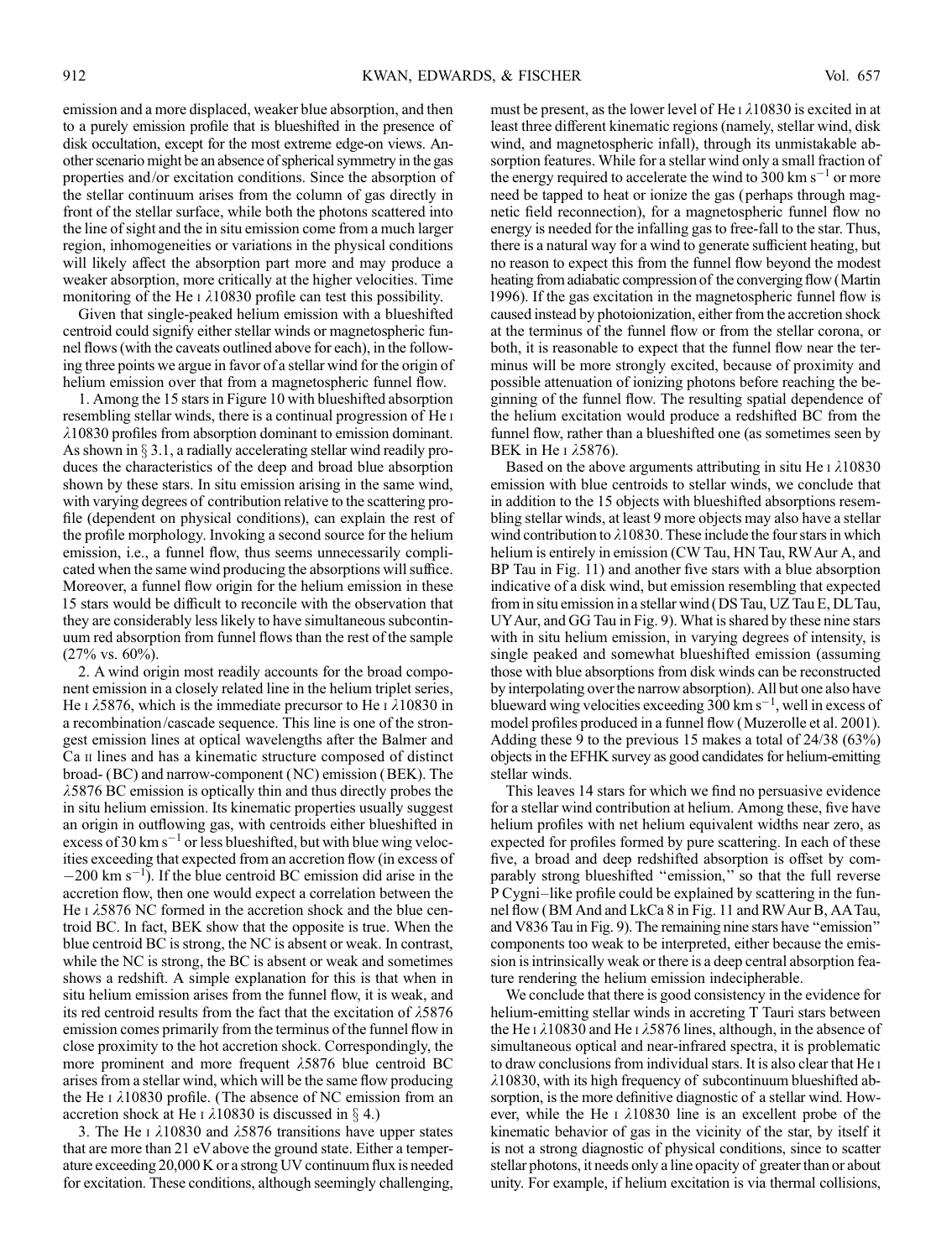then for a temperature between 20,000 and 40,000 K, the massloss rate for a spherical stellar wind need only be greater than or about  $10^{-9} M_{\odot}$  yr<sup>-1</sup> to reach an optical depth of unity (J. Kwan et al. 2007, in preparation). Good constraints on the physical conditions in these kinematic regions await simultaneous observations of He I  $\lambda$ 10830 and  $\lambda$ 5876.

#### 4. DISCUSSION

#### 4.1. Winds and Magnetospheric Accretion

The high opacity of He  $\iota$   $\lambda$ 10830 provides extraordinary sensitivity to both winds (from the disk and star) and funnel flows via absorption of continuum photons. This allows for a comparison of the prominence of each of these phenomena in relation to each other. The He  $\iota$   $\lambda$ 10830 profiles from the EFHK survey show a clear tendency for magnetospheric accretion signatures to be more prevalent in stars with blue absorption from disk winds (82% of the stars in Fig. 9) than those with blue absorption from stellar winds (27% of the stars in Fig. 10). A viable explanation for this could be an inclination effect, if both stellar and disk winds are simultaneously present, along with magnetic funnel flows, and the stellar winds emerge from polar latitudes. In that case polar viewing angles would favor the appearance of P Cygni profiles from the stellar wind, while equatorial viewing angles would favor the appearance of narrow blue absorption from disk winds, along with red absorption from funnel flows.

If the above scenario is correct, we would expect large viewing angles for stars with blue absorption from a disk wind. Constraints on inclination for stars with stellar wind signatures are less clear, since the opening angle of the wind will also be important in determining whether blue absorption is visible. A literature search turns up inclination estimates for 23 of the 38 CTTSs in the EFHK survey, estimated from a variety of techniques, including those based on (1) measurements of rotation period and  $v \sin i$ , coupled with an estimate of the stellar radius (Ardila et al. 2002; Appenzeller et al. 2005), (2) axial ratios of resolved disks (Close et al. 1998; Simon et al. 2000), and (3) measured and/or inferred radial velocities and proper motions of resolved microjets (Lavalley-Fouquet et al. 2000; López-Martín et al. 2003; Hartigan et al. 2004). Often inclinations are not well constrained; different techniques applied to the same star can yield estimates differing by  $20^{\circ} - 40^{\circ}$  or more. With these large uncertainties, the value of matching profiles with published inclinations is unclear. However, the published inclinations do not indicate any serious contradictions to our basic scenario. Among the stars with blue absorptions attributed to disk winds, the seven published inclinations range from 40 $^{\circ}$  to 80 $^{\circ}$ , consistent with viewing at inclinations high enough for lines of sight through the disk wind. Dupree et al. (2005) looked at He  $\lambda$ 10830 profiles in two CTTSs with low inclinations (<20°), namely, TW Hya and T Tau, and found both had P Cygni profiles resembling stellar winds. The four stars with blueshifted helium emission and no blue absorptions that we attribute to viewing a polar stellar wind from inclinations exceeding the wind opening angle are RW Aur at  $i = 46^{\circ}$ , CW Tau at  $i = 49^{\circ}$ , HN Tau at  $i = 60^{\circ} - 70^{\circ}$ , and BP Tau at  $i = 30^{\circ} - 40^{\circ}$  (see above references). We hesitate to draw any firm conclusions from published inclinations, however, not only because many have large uncertainties, but also because misalignments between magnetic and rotation axes may be present.

Another effect may also contribute to the less frequent combination of stellar wind and magnetospheric accretion signatures. Of the seven stars in the EFHK survey with the highest 1  $\mu$ m veilings ( $r<sub>y</sub>$  on the order of unity or greater), all have helium pro-

files attributed to stellar winds (blue absorption and/or blue centroid emission), only one also has blue absorption resembling a disk wind, and none show redshifted subcontinuum absorption from a funnel flow  $(r<sub>Y</sub>$  is identified for each profile in Figs. 9, 10, and 11). Assuming that higher 1  $\mu$ m veilings indicate higher disk accretion rates, the absence of redshifted absorption and higher frequency of stellar wind signatures with high veiling could arise if disks with high accretion rates had their truncation radii squeezed, resulting in smaller funnel flows (less apparent redshifted absorption), while allowing larger opening angles for stellar winds from polar latitudes. This is consistent with the finding that the morphology for many of the stellar wind profiles at He  $\iota$   $\lambda$ 10830 (Fig. 10) seems to require shadowing from disks extending within the wind origination radius. A similar scenario was also suggested by BEK, based on the relation between He  $\frac{1}{5876}$  profile components and veiling, where an anticorrelation between the strength of the BC emission from a stellar wind and the strength of the NC emission from the accretion shock suggested that in the presence of strong stellar winds, accretion shock formation is inhibited. This effect is also coupled with a different proportionality between the strength of the He  $\overline{1}$   $\lambda$ 5876 NC emission from the accretion shock and the amount of optical veiling, suggesting that optical veiling may not be dominated by the accretion shock in the presence of strong stellar winds. This could signify a transformation in the magnetic field geometry in stars of high veiling, allowing the disk to encroach well inside the corotation radius, reducing the size of the accreting funnel flow and setting up conditions for a wind to emerge radially from the star.

Unfortunately, the He  $\scriptstyle\rm I$   $\lambda10830$  profiles do not provide the opportunity to trace the presence of an accretion shock from magnetospheric funnel flows through NC emission. This is, at first glance, surprising. In contrast to He  $\scriptstyle\rm I$   $\lambda$ 5876 profiles, many of which show a prominent NC (BEK), this behavior is not conspicuous at  $\lambda$ 10830, although NC emission may be present in six objects (DS Tau, UY Aur, GI Tau, DN Tau, BP Tau, and LkCa 8), if the small emission spike near the stellar velocity is a distinct and separate feature from the rest of the profile. Thus, since the He i  $\lambda$ 10830 transition is more easily excited than the closely coupled He I  $\lambda$ 5876 transition, the paucity of NC emission at  $\lambda$ 10830 appears incongruous. We think two reasons account for this apparent discrepancy. First, the NC is formed in the postshock region of a magnetospheric funnel flow, where the very high gas density makes it likely that both transitions are optically thick and have nearly the same excitation temperature. With a high excitation temperature for both transitions, the He  $\iota$   $\lambda$ 10830 intensity can be weaker than the He  $\frac{1}{5876}$  intensity. When this is coupled to the fact that the stellar continuum is higher at 1.083  $\mu$ m than at 5876 Å, the resultant emission at He  $\iota$   $\lambda$ 10830 from this region will appear much less prominent. As an example, for a stellar temperature of 3500 K and excitation temperatures of 15,000 and 20,000 K, the He  $\iota$   $\lambda$ 10830 peak amplitude relative to its local continuum will be 1/8.7 and 1/10, respectively, of the He  $\lambda$  5876 peak amplitude relative to its local continuum. If the veiling at 5876 Å,  $r_V$ , and that at 10830 Å,  $r<sub>Y</sub>$ , are significant, the above factor has to be multiplied by  $(1 + r_V)/(1 + r_Y)$ . Second, a stellar wind, when present, will scatter the NC. Occultation by the star and the disk will diminish its observed intensity, and turbulence in the initial acceleration of the wind will broaden its profile. This effect is much more important for the He I  $\lambda$ 10830 NC than for the  $\lambda$ 5876 NC, as the  $\lambda$ 5876 transition in the stellar wind region has a much smaller opacity. For these two reasons, it is understandable why the He i  $\lambda$ 10830 NC is absent in objects with strong wind signatures and much less conspicuous, in comparison with the  $\lambda$ 5876 NC, in objects with weak or no wind signatures.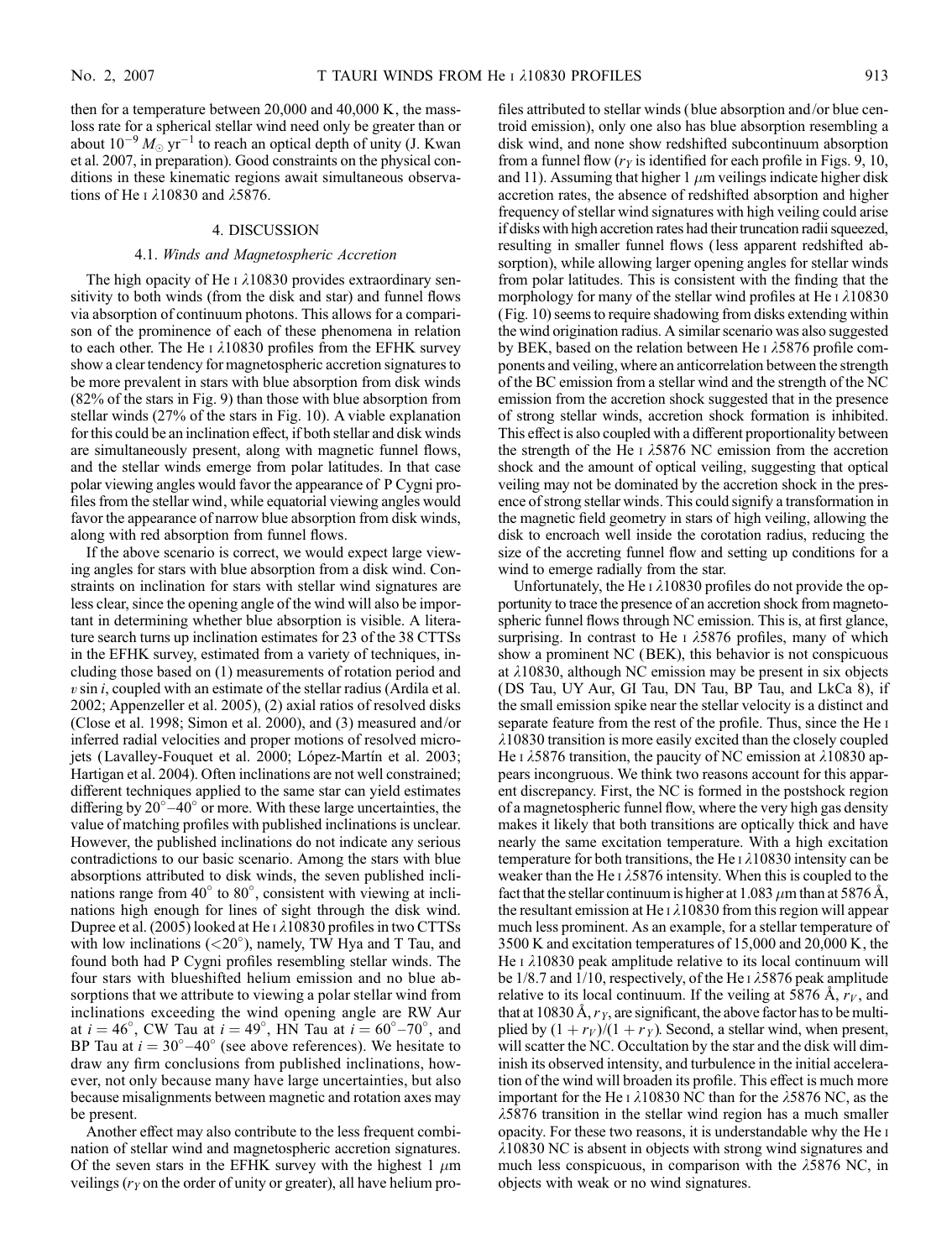#### 4.2. Accretion-powered Disk and Stellar Winds

The ensemble of helium lines in CTTSs suggests that both stellar and disk winds emerge from near stellar regions at velocities of several hundred  $km s^{-1}$ , where the prominence of one over the other at  $\lambda$ 10830 will depend in part on wind excitation conditions and viewing angle. The simultaneous presence of a disk and a stellar wind in an accreting young star is not surprising. Most theoretical treatments of disk winds assume, tacitly or explicitly, that a wind will also emerge from polar regions on the star. In most of these scenarios, stellar winds are assumed to be ''ordinary'' (Shu et al. 1994), i.e., scaled-up analogs of the solar wind, where hot coronal gas generates sufficient thermal pressure to accelerate material outward from the star. The observed X-ray fluxes from T Tauri stars clarify that ''ordinary'' coronal winds can at most generate mass-loss rates up to  $10^{-9} M_{\odot} \text{ yr}^{-1}$ (deCampli 1981). Recent observations show that on average WTTSs have X-ray fluxes several times higher than accreting CTTSs ( Feigelson et al. 2007), so any ''ordinary'' stellar wind would actually be stronger in a WTTS than a CTTS. The stellar (i.e., expanding radially away from the star) wind traced by He i  $\lambda$ 10830 is clearly not an "ordinary" one, since it is not detected in WTTSs and it predominates in CTTSs with the highest disk accretion rates. How such an accretion-powered, radially expanding wind is generated remains to be seen. Options for MHD-driven stellar winds summarized in Ferriera et al. (2006) include driving by turbulent Alfvén waves (Hartmann et al. 1982) and rotation (Hartmann & MacGregor 1980; Romanova et al. 2005), although CTTSs are not rotating fast enough for the latter to be a major factor at this stage in their evolution. Conceivably, unsteady MHD phenomena that depend on the orientation of the magnetic moments of the stellar and disk fields, such as coronal mass ejections (e.g., Matt et al. 2002), could generate winds with the right geometry.

Disk winds have recently been put forward to explain  $H\alpha$  profiles in CTTSs (Kurosawa et al. 2006; Alencar et al. 2005). Although blue absorption with the characteristics of a stellar wind is rare at H $\alpha$ , blue absorption consistent with disk winds is common. For example, CTTS  $H\alpha$  profiles from the BEK sample that closely overlaps the EFHK He  $\iota$   $\lambda$ 10830 survey show only 10% with blue absorption penetrating the continuum, while 40% of the objects have sharp blue absorptions superposed on the broader line emission. In a more diverse sample of young stellar objects (Reipurth et al. 1996), more than 50% have such narrow, blue absorptions at H $\alpha$ . As first suggested by Calvet (1997), this type of narrow, blue absorption at H $\alpha$  is likely formed in the disk wind. However, in a few CTTSs, e.g., DRTau and AS 353A (see profiles in BEK), H $\alpha$  has a distinct P Cygni character, with broad subcontinuum absorption on the blue edge of the emission profile, resembling profiles formed in stellar winds. In a larger number of stars, a stellar wind may be the source of at least some of the H $\alpha$ emission, as evidenced by the prevalence of blueward asymmetries in H $\alpha$  wing emission at velocities in excess of 200 km s<sup>-1</sup> (BEK) and by resolved spatial extensions in the blue wings of Pa $\beta$  in some CTTSs (Whelan et al. 2004). The rarity of H $\alpha$ or  $H\beta$  profiles showing broad, blue subcontinuum absorptions from a stellar wind is not surprising, as the physical conditions for producing helium excitation (e.g., temperatures on the order of 20,000 K or higher for thermal collisions) will cause hydrogen to be mostly ionized. Thus,  $H\alpha$  in the stellar wind would be more optically thin than He  $\iota$   $\lambda$ 10830, but would still produce strong in situ emission via recombination/cascade.

An additional reason for suspecting that  $H\alpha$  emission may arise partly in the stellar wind is the difficulty Kurosawa et al. (2006) had in reproducing both the emission and absorption contributions to this line from a disk wind. Hybrid models that include both magnetospheric and disk wind contributions were used to calculate H $\alpha$  profiles with full radiative transfer and to selfconsistently determine contributions from both infall and outflow regions for a specified ratio of disk accretion to mass outflow rates. However, in order to reproduce the observed range of  $H\alpha$  profiles, including both emission and blue absorptions, disk wind opening angles in violation of the Blandford and Payne requirement for magnetocentrifugal launching had to be adopted. Furthermore, the tendency in CTTSs for equivalent widths to increase with inclination (Appenzeller et al. 2005; White & Hillenbrand 2004) could not be explained. Instead, they found that an inclinationdependent equivalent width could be accounted for by replacing the disk wind with a bipolar wind emerging from the stellar polar regions. Within the context of the work presented here on He i  $\lambda$ 10830, these results could be reconciled if the stellar wind seen at helium is a major contributor to the H $\alpha$  emission, while the blue absorption at H $\alpha$  arises in a disk wind.

Warm disk wind models were also explored to account for CTTSs semiforbidden lines in the ultraviolet, such as C iii] and Si III], which are single peaked, broad, and blueshifted (Gomez de Castro & Ferro-Fontan 2005). The models required a very restricted set of assumptions to approximate the observed profiles. The profile morphology of the semiforbidden lines, however, is reminiscent of the helium emission seen in both He  $\iota$   $\lambda$ 10830 and He  $\alpha$   $\lambda$ 5876, which we attribute to stellar winds.

The relative importance of disk and stellar winds in accreting systems is not yet clear. The new insight provided by He i  $\lambda$ 10830 and He I  $\lambda$ 5876 is that both are present in regions close to the star, both are ''accretion powered,'' and when disk accretion rates are high, a higher proportion of CTTSs have helium profiles deriving from stellar winds. This suggests that the geometry of the star-disk interaction region is affected by the disk accretion rate, which likely has consequences for the evolution of angular momentum in the star.

#### 5. CONCLUSIONS

The He  $\iota$   $\lambda$ 10830 line in CTTSs, through its propensity to absorb continuum radiation, provides a unique diagnostic of kinematic motions of the line formation regions close to the star. In this paper we have concentrated on the blue absorptions and, with the aid of theoretical models, have determined that both stellar and disk winds are traced by this line. While blue absorptions appear to arise in both disk and stellar winds, helium emission appears to arise only in the stellar wind or in a few stars with particularly deep red absorptions, possibly from scattering in magnetospheric funnel flows. Some of the stellar wind profiles also require significant disk shadowing to account for emission with blue centroids, indicating that the disk must extend interior to the radius where the wind is accelerated in these stars.

A larger fraction of the CTTSs in the EFHK sample show stellar wind over disk wind signatures at He  $\iota$   $\lambda$ 10830. However, in view of the more prevalent signature of disk wind absorptions at H $\alpha$ , this probably indicates that excitation conditions for He i  $\lambda$ 10830 are more favorable in the stellar wind than in the disk wind. Both are likely present in most accreting stars, each contributing some, as yet unknown, fraction of the outflowing gas in the large-scale collimated outflows. The most likely scenario is that stellar winds emerge from the stellar polar regions above where magnetospheric funnel flows intercept the star. Not only does this allow both to coexist, but it also seems required to explain some stars that appear to have helium emission, but not helium absorption, from a stellar wind.